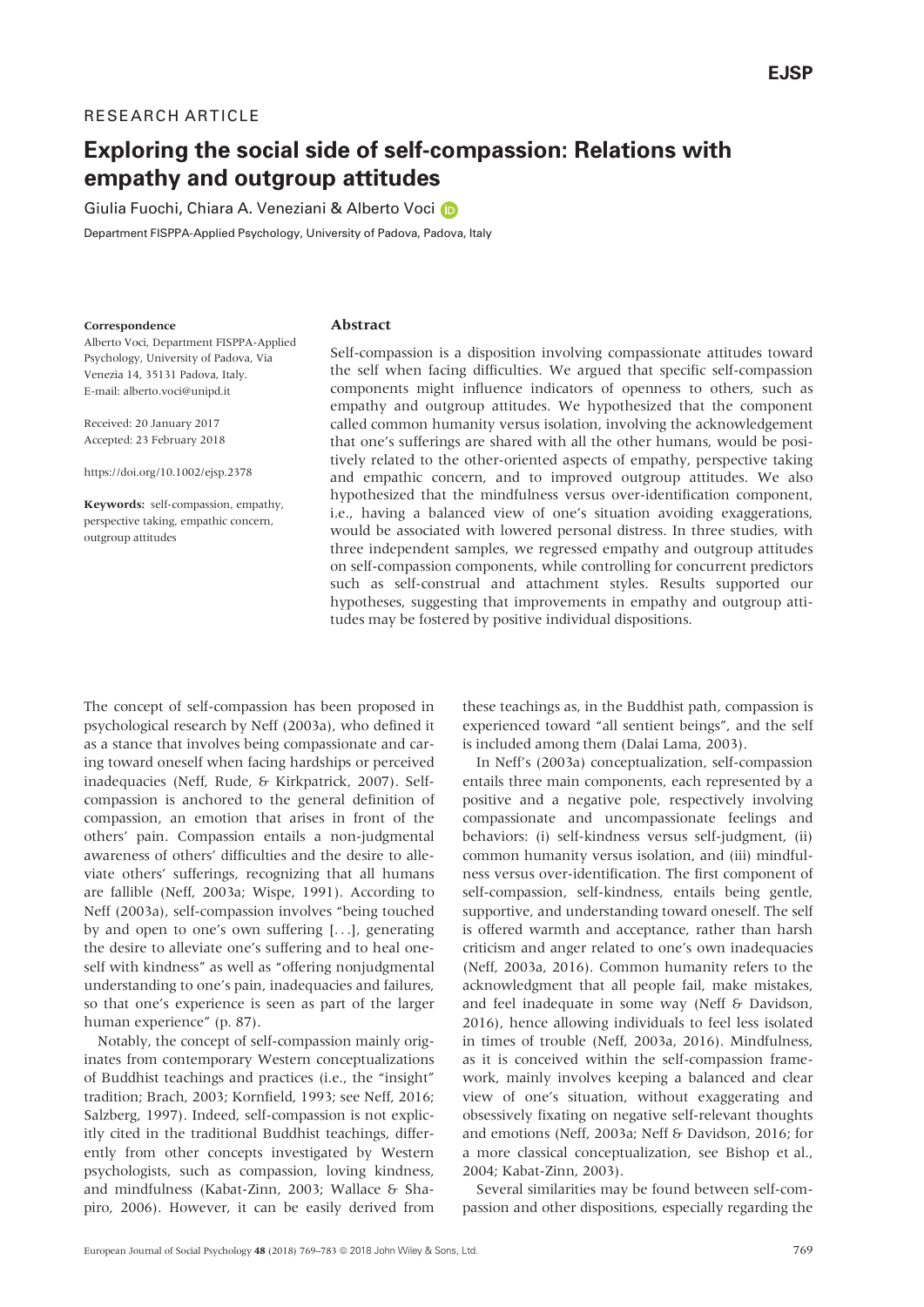self-kindness component. Individuals expressing kindness toward themselves might as well feel self-pity, which is a heartfelt sorrow for oneself facing negative experiences, usually accompanied by sadness and a sense of injustice (Stöber, 2003). Interestingly, self-pity is connected to neuroticism, generalized externality beliefs, the propensity to keep anger inside, anger rumination, and ambivalent-worrisome attachment (Stöber, 2003). Likewise, self-compassion could be accompanied by self-indulgence and self-centeredness, two characteristics of people who consider their condition as more important than the others' condition, without recognizing personal flaws or faults (Dambrun & Ricard, 2011). However, previous studies explained that self-compassion should be distant from these selffocused, dysfunctional attitudes, thanks to its mindfulness and common humanity components. If negative events are conceived as part of the common human experience and seen with a balanced awareness, individuals will not focus exclusively on their pain and will not feel envious or angry toward the other people who have not suffered similar problems so far (Allen & Leary, 2010; Barnard & Curry, 2011; Neff et al., 2007). Additionally, the literature pointed out a possible overlap between self-esteem and self-compassion, as both entail self-respect and a positive self-evaluation (Leary, Tate, Adams, Batts Allen, & Hancock, 2007; Neff, 2003a; Neff et al., 2007; Neff & Vonk, 2009). However, self-compassion has been shown to be distinguishable from self-esteem (Neff & Vonk, 2009), but especially from self-esteem potential downsides, that is, narcissism, self-enhancement, and labile self-esteem, respectively portraying an inflated self-view, positive illusions about the self, and fluctuations in selfevaluation (Veneziani, Fuochi, & Voci, 2017).

Across several studies, conducted in different cultural contexts, self-compassion consistently showed to be positively associated with indicators of well-being, such as positive affectivity, satisfaction with life, and psychological well-being, and negatively related to anxiety, depression, and negative affectivity (e.g., Barnard & Curry, 2011; MacBeth & Gumley, 2012; Neff et al., 2007). These findings were consistent with the original claim by Neff (2003a), who theorized that self-compassionate individuals would face the inevitable negative experiences in their life with a supportive attitude toward themselves, without harsh self-condemnation and feelings of isolation.

# The Social Correlates of Self-compassion

While the positive association between self-compassion and well-being is well established, less is known about the "social" correlates of a self-compassionate disposition, such as empathy and intergroup attitudes. From a theoretical point of view, self-compassion should favor openness and a positive orientation toward others for at least two reasons. First, self-compassion should not imply self-centeredness (e.g., Neff

et al., 2007). Therefore, its focus on compassionate feelings, caring attitude, and non-judgmental understanding, although directed to the self, might also foster compassion, acceptance, and openness toward others (Hoffmann, Grossman, & Hinton, 2011; Neff & Pommier, 2013). Second, self-compassionate people experience failures, weaknesses, and sufferings as part of human nature, and thus perceive all humans (including the self) as worthy of compassion. This feature closely resembles a key aspect of empathy, that is, its power to extend the boundaries of the self to embed other entities, building a shared experience and feelings of communion with all human beings (e.g., Smith, 1993).

Despite the presence of a common ground between the two concepts, as well as the connection between self-compassion and positive other-oriented tendencies, such as relationship maintenance (Baker & McNulty, 2011) and support-giving schemas (Breines & Chen, 2013), from an empirical point of view the link between empathy and self-compassion is not entirely clear. The studies on this topic frequently adopted the distinction among perspective taking, empathic concern, and personal distress (Batson, 2011; Davis, 1980, 1983). Perspective taking consists of the cognitive ability to take the point of view of others, to develop a deeper understanding of their situation, emotions, and thoughts. Empathic concern involves affective responses of compassion, warmth, and concern toward suffering people (Davis, 1983). Both these components are otherfocused, differently from personal distress, which involves self-oriented affective reactions of anxiety and discomfort in front of others' pain (Batson, 2011; Davis, 1980). The results obtained correlating self-compassion with these facets of empathy are quite inconsistent.

Neff and Pommier (2013) found that self-compassion was related to higher levels of perspective taking and empathic concern, and lower scores of personal distress, in a sample of both adults and meditators. However, the positive association between empathic concern and self-compassion was not replicated either in a sample of students (Neff & Pommier, 2013), or among the participants of a Mindfulness Based Stress Reduction (MBSR) program conducted in Canada (Birnie, Speca, & Carlson, 2010). Moreover, in two different samples of adults (Gerber, Tolmacz, & Doron, 2015) and in a sample of nurses (Duarte, Pinto-Gouveia, & Cruz, 2016), self-compassion correlated positively with perspective taking and negatively with personal distress, while it was not associated with empathic concern. Lastly, Welp and Brown (2014; Study 2) found that self-compassion was negatively associated with personal distress, but it was unrelated to perspective taking and empathic concern. Taken together, these results suggest a negative relation between self-compassion and personal distress, while the associations with perspective taking and empathic concern seem to vary somewhat.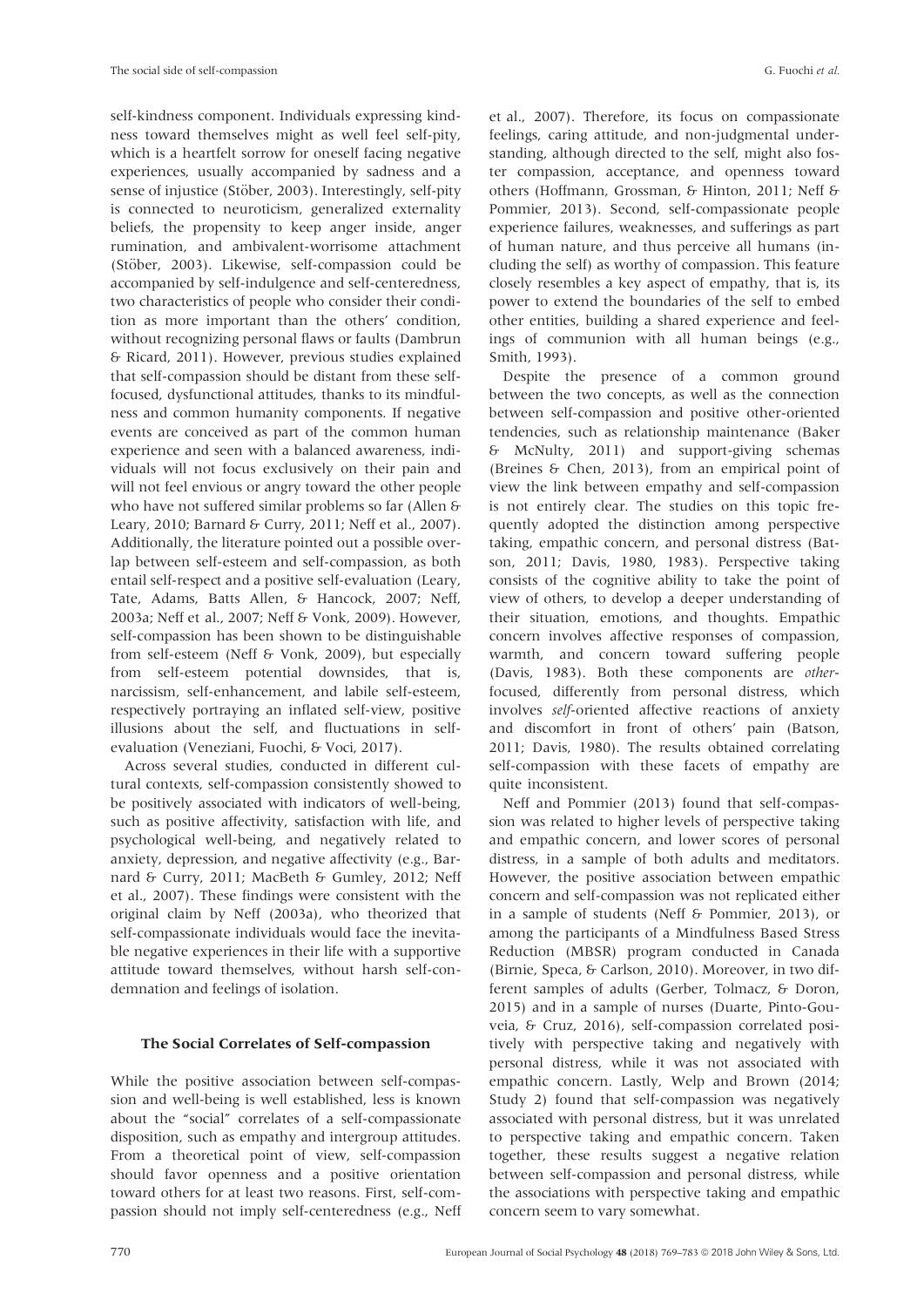In the present article, we try to provide a possible explanation of these inconsistencies by looking in depth at the definition of the components of self-compassion, that is, self-kindness versus self-judgment, common humanity versus isolation, and mindfulness versus over-identification (Neff, 2003a; Neff & Davidson, 2016). We formulated specific hypotheses on the relations between each component and empathy, considering separately aspects of perspective taking, empathic concern, and personal distress. In this formulation, we also considered outgroup attitudes as a possible correlate of self-compassion. The latter topic, as far as we know, has not been investigated yet in the literature.

# The Three Components of Self-compassion and their Relations with Empathy and Outgroup Attitudes

The emphasis of the self-kindness versus self-judgment component of self-compassion is on treating oneself kindly when things go wrong, with a positive and forgiving attitude toward one's self, without indulging in harsh criticism and anger related to one's own inadequacies, shortcomings, or limitations. It is not clear how this stance may relate to empathy and, more broadly, to openness toward others. It is possible that individuals may extend kindness experienced toward the self to other people, but this extension cannot be taken for granted. Indeed, self-serving biases (Forsyth, 2008) might push individuals to forgive themselves for their own shortcomings, without being equally indulgent toward the others.

Common humanity is the tendency to appraise negative experiences as shared by humankind. As Allen and Leary (2010) noted, "to the extent that people recognize and relate to the negative experiences of other individuals, they should realize that their own problems are not unique and also feel a greater sense of connection and empathy vis-à-vis other people" (p. 112). If one's own imperfections and shortcomings are connected to the shared human experience, considered from a broad perspective, a sort of inclusive identity may be activated. Past research has shown how these phenomena relate to increased empathy. Indeed, several studies showed that the recall of a superordinate identity favored the extension of favorable attitudes, empathy, and altruism usually experienced for ingroup members to individuals belonging to other groups (e.g., Dovidio et al., 2004; Wenzel, Mummendey, & Waldzus, 2007). In this perspective, common humanity might activate a superordinate identity where the higher-order entity is the whole of humanity, and categorizing all the individuals as humans might generate more empathetic attitudes toward the others. Consistent with this idea, Greenaway, Quinn, and Louis (2011) showed that "a focus on common humanity as an inclusive superordinate identity" (p. 570) increased forgiveness of perpetrators belonging to the outgroup. Similarly, Wohl and Branscombe (2005) proved that a focus on shared humanity improved attitudes toward the outgroup among members of victimized groups, such as Jewish people and Native Canadians. This may be one of the possible mechanisms linking common humanity versus isolation with empathy in a stronger way compared to the other components of self-compassion. Specifically, we expected that this relationship would emerge with empathic concern and perspective taking, which represent the other-oriented dimensions of empathy, and with other variables assessing openness toward others, such as outgroup attitudes.

The emphasis of the mindfulness versus over-identification dimension of self-compassion is on maintaining thoughts and emotions in balance when facing difficulties, keeping things in perspective, avoiding overreactions. Therefore, we hypothesized that the mindfulness versus over-identification component would be negatively associated with personal distress, as it could nurture the ability to stay calm in front of difficult situations. At the same time, a clear association with empathic concern, perspective taking, and intergroup attitudes was less easy to predict, as the mindfulness versus over-identification component seems rather unrelated to any kind of other-oriented thoughts and feelings.

# A Methodological Note

We have to underline that although the three dimensions of self-compassion we relied on are cited in every definition of the construct (since Neff, 2003a; and until Neff, 2016) and are clearly represented in both the 26-item and 12-item versions of the Self-Compassion Scale (SCS; Neff, 2003b; Raes, Pommier, Neff, & Van Gucht, 2011), this tripartition is seldom employed. Indeed, the scale is frequently used by computing its total score, even though the monofactorial structure did not receive clear confirmation in several analyses. Alternative employments involve the computation of six different scores, one for each pole of the three dimensions (e.g., Baer, Lykins, & Peters, 2012), or of two scores, one for positive and one for negative items (e.g., López et al., 2015). Based on this heterogeneity of findings and applications, Neff (2016) concluded that the Self-Compassion Scale might be employed in a flexible way, depending on the research topic. In the present article, we relied on a theory-driven approach, adopting the differentiation that most closely follows the original definition proposed by Neff (2003a, 2003b), that is, a tripartition into self-kindness versus self-judgment, common humanity versus isolation, and mindfulness versus over-identification (for a similar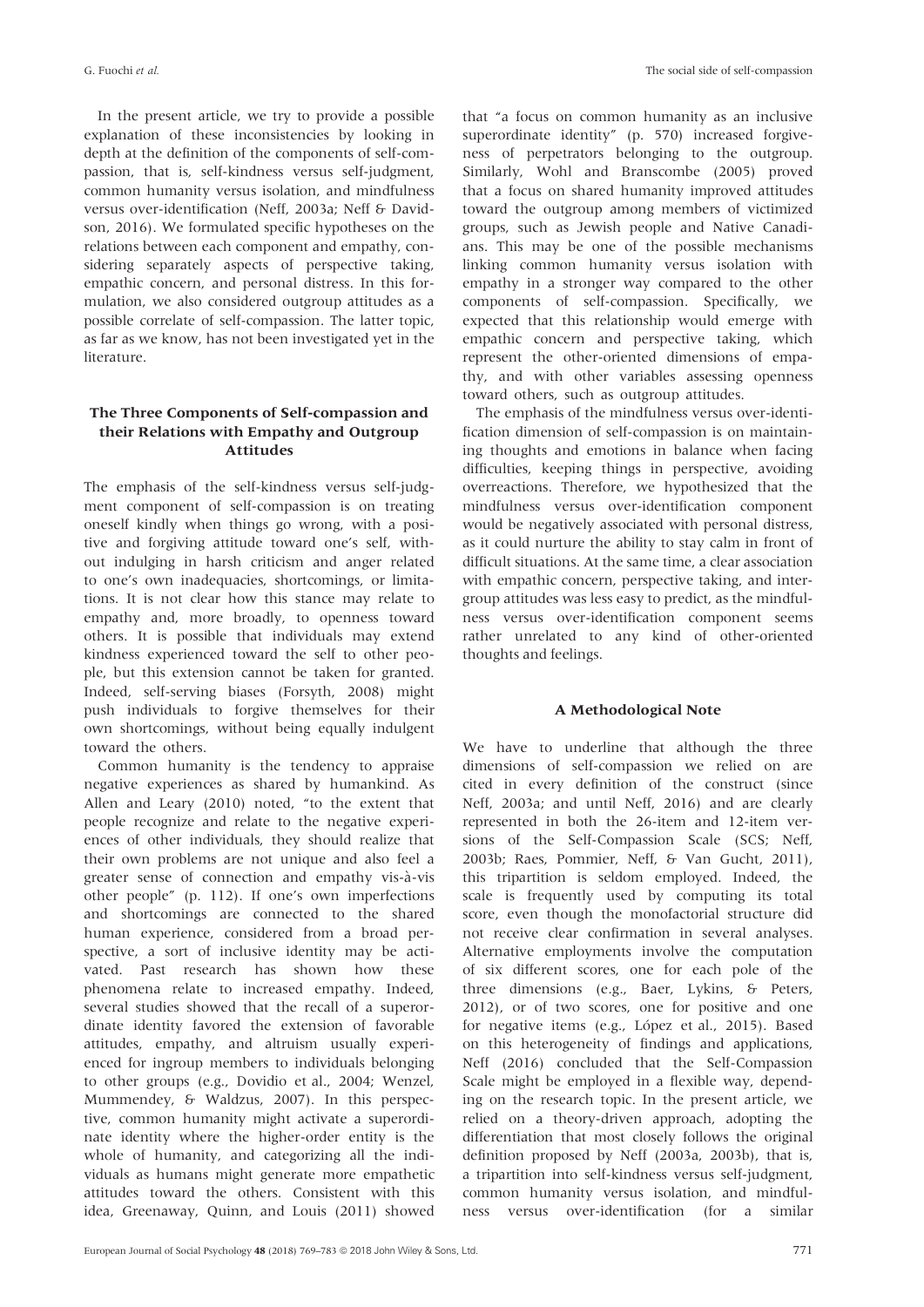employment of the scale, see Campos et al., 2016; Hall, Row, Wuensch, & Godley, 2013). Importantly, this differentiation allowed us to identify constructs that are likely to have different links with indicators of empathy and of openness toward others. Anyway, for the sake of comparison with previous research, we computed also a single total score of self-compassion.

# Aims, Hypotheses, and Overview of the Studies

The general aim of this article was to investigate the relation between self-compassion and openness to others, trying to identify the unique contributions of the different components of a self-compassionate disposition on empathy and outgroup attitudes.

First of all, we investigated the relation between self-compassion and empathy, so as to explain the inconsistent results on this association obtained so far in the literature. We expected that the three self-compassion components, self-kindness versus self-judgment, common humanity versus isolation, and mindfulness versus over-identification, would show specific associations with perspective taking, empathic concern, and personal distress. In particular, based on the description of the specific features of each component and the literature, we hypothesized that:

H1: common humanity versus isolation would be the self-compassion component with stronger and more positive relationships to the other-oriented aspects of empathy, that is, perspective taking and empathic concern;

H2: mindfulness versus over-identification would be associated with a reduction in personal distress.

These two hypotheses were tested across three studies. In the first two, empathy was considered as a trait, while in the third we assessed state empathy, aroused by the story of a suffering individual belonging to a stigmatized group.

In the third study we also tested, as far as we know for the first time, the association between self-compassion components and intergroup attitudes. Based on the results on common humanity and forgiveness of the outgroup (e.g., Greenaway et al., 2011; Wohl & Branscombe, 2005), we predicted that:

H3: common humanity versus isolation would be related to more positive outgroup attitudes.

distress taken from the Interpersonal Reactivity Index (IRI; Davis, 1983).<sup>1</sup> Study 2 is a replication of the previous study, with some important improvements. First, we used the full, 26-item version of the SCS. Second, with the aim of obtaining a more stringent test of our hypotheses, we added independent and interdependent self-construals as controls (Singelis, 1994), because of their relationships with empathy and selfcompassion. Indeed, previous studies showed that individuals with a more interdependent self-construal reported more empathic concern for a conversation partner's feelings (Gudykunst et al., 1996), more empathy toward an unknown partner in decisionmaking situations (Okimoto & Wenzel, 2011), and more other-oriented behaviors and feelings across different situations (Cross, Hardin, & Gercek-Swing, 2011). In a study by Cross, Bacon, and Morris (2000), the empathic concern subscale of the IRI (Davis, 1983) showed a correlation coefficient equal to .33 with Singelis' interdependent self-construal. Moreover, Neff, Pisitsungkagarn, and Hsieh (2008) showed that an interdependent self-construal was linked to self-compassion in Thailand, whereas an independent self-construal was linked to self-compassion in Taiwan and the United States.

In Study 3, we tested our hypotheses adopting a different methodology. After assessing self-compassion through the short version of the SCS, we presented participants with a story of a person in need belonging to a stigmatized group, that is, the homeless. Then, we measured empathic feelings toward the person described in the story (testing H1 and H2) and attitudes toward the category of the homeless (testing H3). In the third study, the effects of self-compassion components were controlled for two important antecedents of empathy and outgroup attitudes, that is, attachment anxiety and avoidance (Mikulincer & Shaver, 2007). In particular, Mikulincer et al. (2001) showed that, besides the effects of a contextual activation of attachment security, attachment anxiety was related to high levels of personal distress and low levels of empathic concern experienced toward a person in need. On the other hand, attachment avoidance was related to low levels of empathic concern. In another study, Burnette, Davis, Green, Worthington, and Bradfield (2009) found that empathic concern was negatively correlated with avoidant attachment –

In all the studies, the effects of the three self-compassion components on empathy and outgroup attitudes were controlled for demographic variables such as gender and age.

In Study 1, we tested H1 and H2 employing the short form of the SCS (Raes et al., 2011) and measures of perspective taking, empathic concern, and personal

<sup>&</sup>lt;sup>1</sup>The IRI includes also a fantasy subscale, measuring the disposition to imagine oneself in the place of characters of movies or books. We did not keep this subscale in any study, for two reasons: first, the literature has not yet clarified whether the fantasy component really taps empathy (Baron-Cohen & Wheelwright, 2004); second, fantasy scarcely converges with other empathy measures (Lawrence, Shaw, Baker, Baron-Cohen, & David, 2004). Consistently, the fantasy subscale is frequently omitted in studies involving the IRI (e.g., Birnie et al., 2010; Lombardo, Barnes, Wheelwright, & Baron-Cohen, 2007; Welp & Brown, 2014).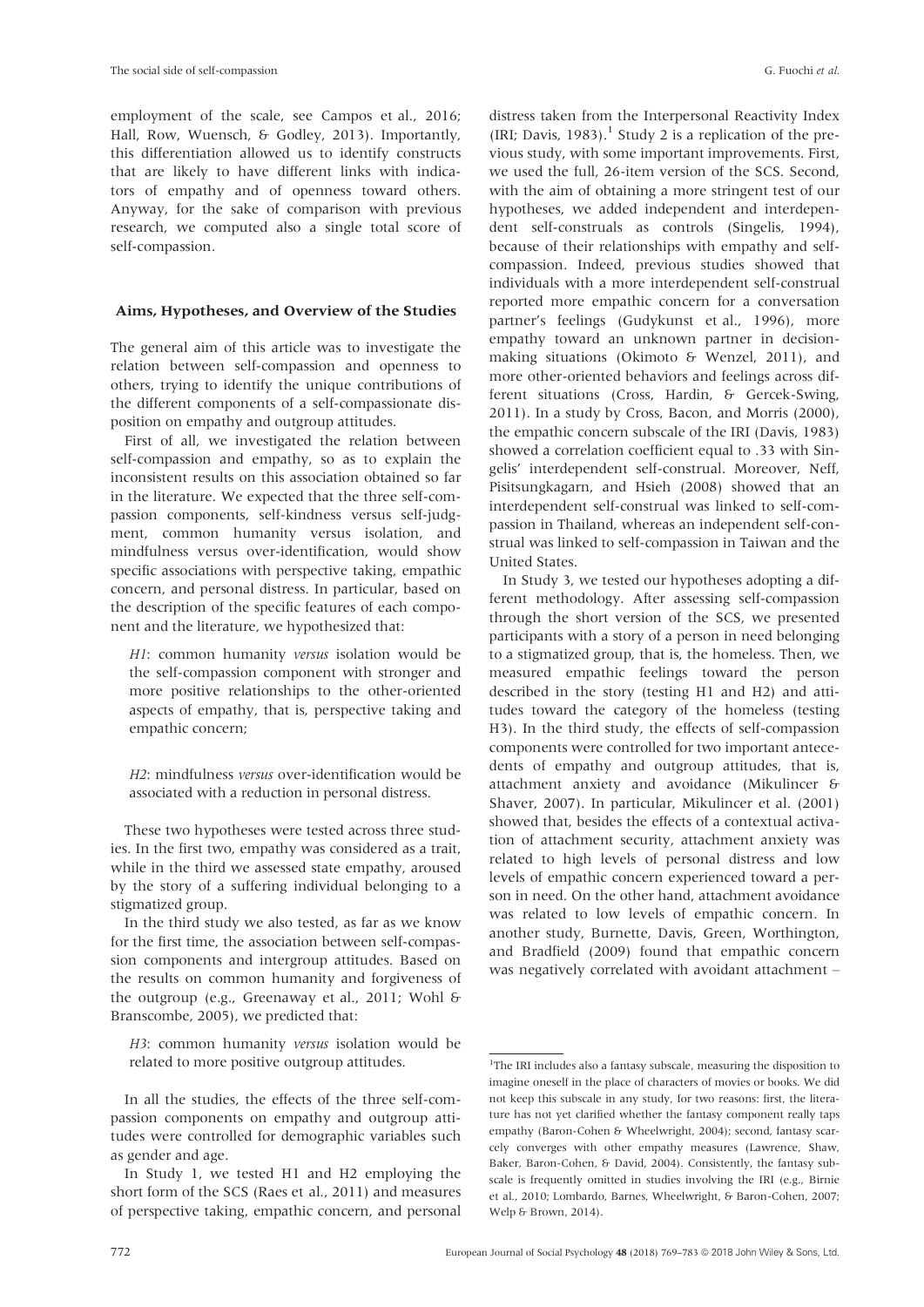but not with anxious attachment – as measured by the Experiences in Close Relationships-Revised (ECR-R; Fraley, Waller, & Brennan, 2000).

The three studies were conducted in Italy. Thus, the employed measures were entirely in Italian. When an Italian version of an instrument was not available, a back-translation procedure was adopted to ensure that the original meaning of the items was preserved.

# Study 1

The aim of the first study was to provide a first test of our hypotheses on the association between different aspects of empathy and each self-compassion component, controlling for the other self-compassion components, age, and gender. Besides expecting the hypothesized associations (H1 and H2), we predicted also gender differences in dispositional empathy, with women reporting higher empathy scores than men, as already found in the literature (e.g., Baron-Cohen & Wheelwright, 2004). As for age differences, we expected that older individuals would report lower scores in the IRI dimension of perspective taking, as the literature found this age difference in cognitive – but non affective – empathy (Bailey, Henry, & Von Hippel, 2008; Beadle et al., 2012).

# Sample

Data were collected from a convenience sample of 156 Italian adults (72 men and 84 women) from the general population, all living in Northern Italy. Mean age was 40.99 years ( $SD = 14.02$ ; range from 18 to 75). Regarding education, 26% of the sample had a university degree, 51% of the sample had completed high school, while the rest of the sample had only completed primary and secondary school. Concerning occupations, 18% of respondents were students; 13% were manual or office workers; 39% were retailers, employees or teachers in primary schools; 16% were professionals, teachers in secondary schools or academics, while 10% were retired, unemployed or housekeepers (4% did not indicate their occupation). After giving their informed consent, respondents individually filled out a questionnaire including the measures of interest, as well as further scales not considered in this study.

#### Measures

Self-Compassion. We employed the short form of the Self-Compassion Scale (Raes et al., 2011; Italian items by Veneziani et al., 2017). It is composed of 12 items, two for each positive and negative pole of each component of self-compassion: (i) self-kindness versus self-judgment, (ii) common humanity versus isolation, (iii) mindfulness versus over-identification. Respondents provided their answers on a 5-point Likert-type

scale, from 1 (almost never) to 5 (almost always). We computed both a total score of self-compassion and a score for each of the three bipolar dimensions. Before computing these mean scores, the items assessing aspects of self-judgment, isolation, and over-identification were reverse coded. Cronbach's alphas were .69 for self-kindness versus self-judgment, .72 for mindfulness versus over-identification, .62 for common humanity versus isolation, and .80 for the global self-compassion score. The lower alphas of the selfcompassion subdimensions are likely to be due to the reverse-coding of half of the items.

Trait empathy. We employed 19 items (out of the original 21) assessing empathic concern (six items out of seven), perspective taking (seven items), and personal distress (six items out of seven) taken from the IRI (Davis, 1983; Italian version by Albiero, Ingoglia, & Lo Coco, 2006). Sample items of the IRI are: "I sometimes try to understand my friends better by imagining how things look from their perspective" (perspective taking); "I would describe myself as a pretty soft-hearted person" (empathic concern); "In emergency situations, I feel apprehensive and ill-atease" (personal distress). We used the translated items reported in Albiero et al. (2006). Respondents provided their answers on a 5-point Likert-type scale, from 1 (does not describe me well) to 5 (describes me very well). When appropriate, items were recoded, so that higher scores indicated higher levels of the investigated construct. Cronbach's alphas were acceptable (for perspective taking,  $\alpha$  = .68; for empathic concern,  $\alpha$  = .70; for personal distress,  $\alpha = .75$ ).

#### Results

We reported means and standard deviations of each variable, and correlations between constructs in Table 1. The three components of self-compassion were positively intercorrelated (rs ranged from .39 to .52, ps < .001), and presented correlations over .77 with the self-compassion total score. Notably, the total score of self-compassion was not associated with empathic concern, while it was related positively to perspective taking and negatively to personal distress. Of the three self-compassion components, common humanity versus isolation was the only one correlated with all the three IRI subscales. In particular, it was correlated positively with empathic concern and perspective taking, and negatively with personal distress. Finally, a negative correlation emerged between mindfulness versus over-identification and personal distress.

Regression analyses were then performed on empathy indicators, aiming to detect the specific and unique contribution of each self-compassion component while controlling for the other self-compassion dimensions, age, and gender. Therefore, all the three self-compassion subscales' scores, age, and gender were directly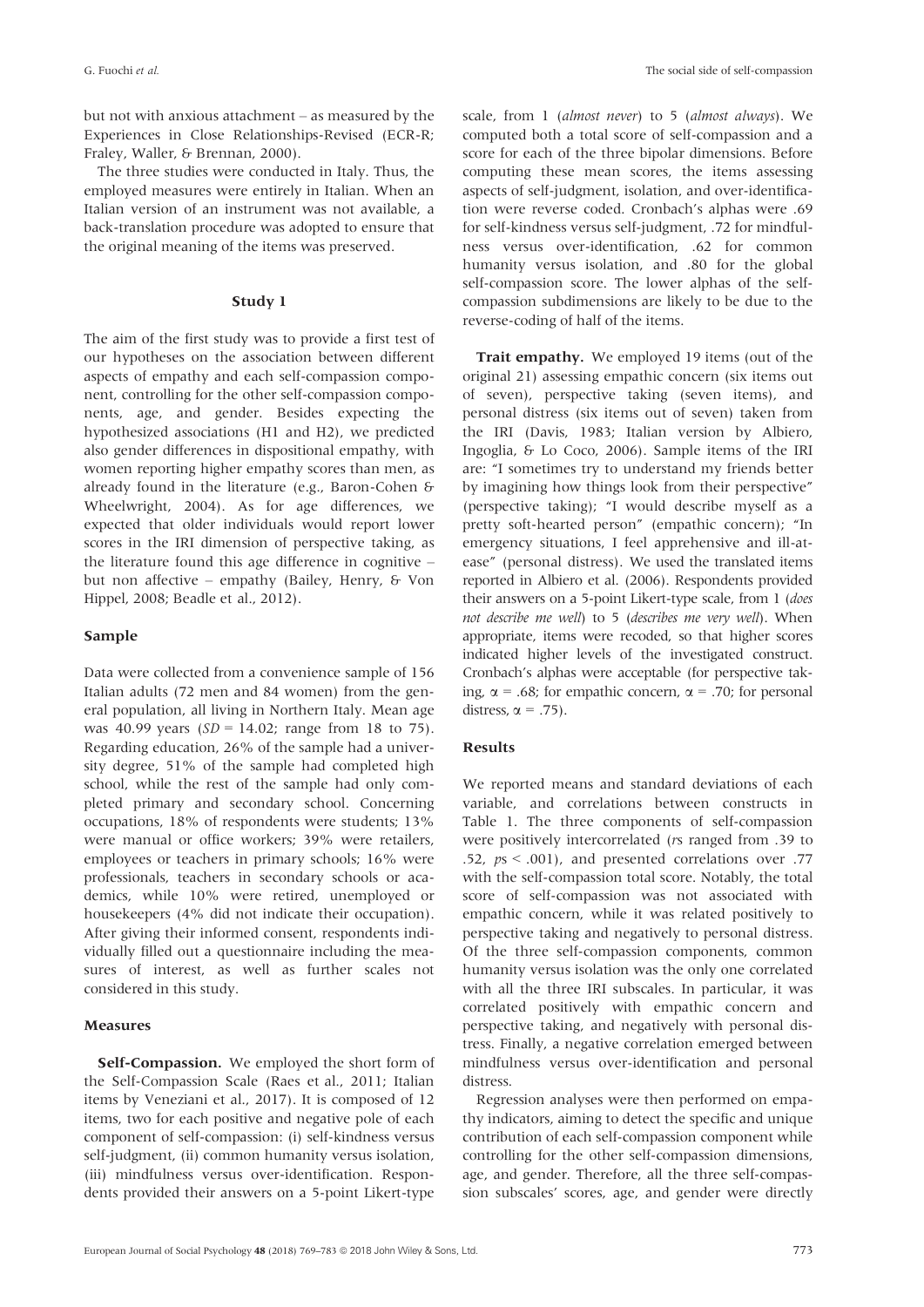Table 1. Means, standard deviations, and Pearson pairwise correlations of Study 1 variables

| Measure                                | M    | SD   |           |                   | 3                        | 4                               | 5        | 6      |
|----------------------------------------|------|------|-----------|-------------------|--------------------------|---------------------------------|----------|--------|
| 1. Self-compassion total score         | 3.08 | 0.59 |           |                   |                          |                                 |          |        |
| 2. Self-kindness vs. Self-judgment     | 2.98 | 0.68 | $77***$   | $\hspace{0.05cm}$ |                          |                                 |          |        |
| 3. Common humanity vs. Isolation       | 3.04 | 0.65 | $.79***$  | $.39***$          | $\overline{\phantom{m}}$ |                                 |          |        |
| 4. Mindfulness vs. Over-identification | 3.21 | 0.73 | $.84***$  | $.45***$          | $.52***$                 | $\hspace{0.1mm}-\hspace{0.1mm}$ |          |        |
| 5. Empathic concern                    | 3.84 | 0.70 | .09       | $-.03$            | $.22**$                  | .04                             |          |        |
| 6. Perspective taking                  | 3.57 | 0.66 | $.25***$  | .09               | $.29***$                 | $22**$                          | $.33***$ |        |
| 7. Personal distress                   | 2.57 | 0.71 | $-.45***$ | $-.27**$          | $-.33***$                | $-.47***$                       | $-.07$   | $-.14$ |

Notes: \*\*p < .01; \*\*\*p < .001.

included in the regressions. As reported in Table 2, common humanity versus isolation was the only selfcompassion component that was significantly related to empathic concern and perspective taking (H1). On the other hand, personal distress was negatively associated only with mindfulness versus over-identification (H2). These effects were present besides those of gender, with women reporting higher scores of empathic concern and perspective taking, and age, with older participants reporting more personal distress.

#### Discussion

The findings of Study 1 were fairly consistent with our hypotheses H1 and H2. Considering regressions (Table 2), common humanity versus isolation was the only self-compassion component positively associated with the other-oriented dimensions of empathy, that is, empathic concern and perspective taking, while controlling for the other self-compassion dimensions. Moreover, mindfulness versus over-identification was the only negative predictor of personal distress. Nevertheless, in zero-order correlations (Table 1) both common humanity versus isolation and mindfulness versus over-identification were positively associated with perspective taking, and personal distress was negatively correlated with all the self-compassion components. Part of these effects disappeared in the regressions, thus, when controlling for the overlap between the three selfcompassion dimensions. As expected, women reported more perspective taking and empathic

concern than men, while age showed only a positive association with personal distress.

We have to acknowledge that this study presents some limitations. First, we employed the short version of the Self-Compassion Scale and 19 out of the 21 items available in the Italian adaptation of the IRI. These choices may have lowered the reliability of our scales, with a consequent loss of precision in the assessment of the investigated constructs. Second, we did not include in the design of our study alternative predictors of empathy, thus limiting the possibility to clearly identify the unique predictive role of self-compassion components. Finally, a replication is needed to increase the generalizability of the obtained findings, as they represent the first attempt to differentiate the predictive roles of the three self-compassion components on empathy dimensions. We tried to overcome these limitations in the next study.

#### Study 2

The aim of the second study was to replicate and strengthen the findings of Study 1. First, we employed the long version of the SCS, as well as the complete Italian version of the IRI for the assessment of empathic concern, perspective taking, and personal distress. Moreover, we considered as concurrent predictors of empathy additional self-related constructs that proved to be strong correlates of empathy. In particular, we analyzed the effects of self-compassion components on empathy against those of independent and interdependent self-construals (Singelis, 1994).

Table 2. Regression analyses of self-compassion components on trait empathy dimensions (Study 1)

|                                     |        | Perspective taking |         | Empathic concern<br>$R^2 = 14***$ |     |         |               | Personal distress |           |  |  |
|-------------------------------------|--------|--------------------|---------|-----------------------------------|-----|---------|---------------|-------------------|-----------|--|--|
|                                     |        | $R^2 = 14***$      |         |                                   |     |         | $R^2 = 27***$ |                   |           |  |  |
|                                     | B      | <b>SE</b>          | ß       | B                                 | SE  | ß       | B             | SE                |           |  |  |
| Age                                 | $-.01$ | .00                | $-.14$  | $-.01$                            | .00 | $-.11$  | .01           | .00               | $.16*$    |  |  |
| Gender (=female)                    | .24    | .10                | $.19*$  | .38                               | .11 | $.27**$ | .13           | .10               | .09       |  |  |
| Self-kindness vs. Self-judgment     | $-.01$ | .09                | $-.01$  | $-.05$                            | .09 | $-.05$  | $-.04$        | .09               | $-.04$    |  |  |
| Common humanity vs. Isolation       | .27    | .09                | $.27**$ | .31                               | .10 | $.29**$ | $-.17$        | .09               | $-.16$    |  |  |
| Mindfulness vs. Over-identification | .12    | .08                | .13     | $-.03$                            | .09 | $-.03$  | $-.37$        | .08               | $-.38***$ |  |  |

Notes: For gender: Male = 1, Female = 2.

 $**p* < .05; ***p* < .01; ****p* < .001.$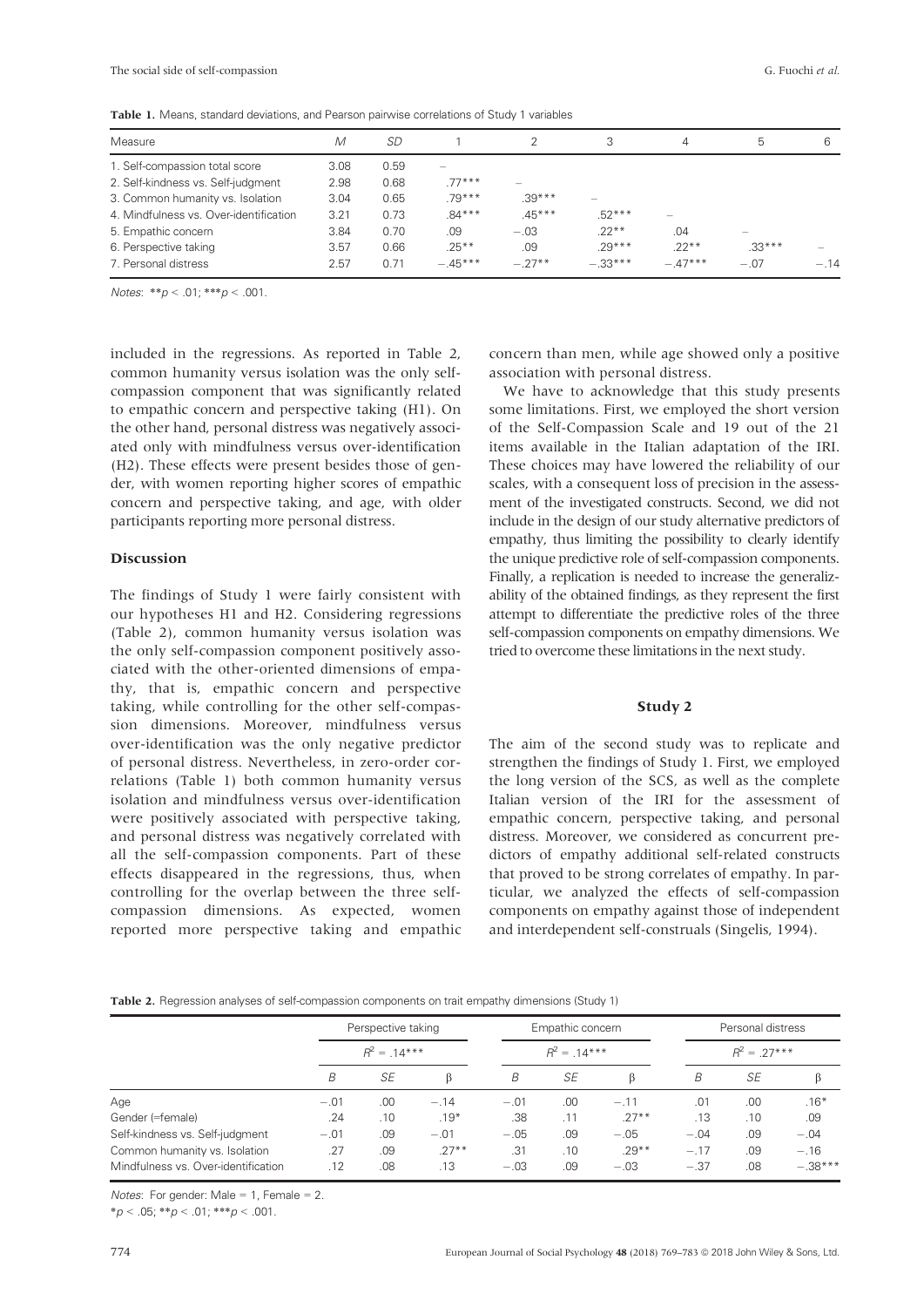An interdependent self-construal is characterized by the relevance given to relationships and to the group over personal desires and dispositions, while an independent self-construal involves the perception of being separate from relationships and social roles (Markus & Kitayama, 1991). Over the years, this differentiation has been recognized as less strictly tied to one's native culture and as more able to describe any individual and their self-concepts (Yamada & Singelis, 1999). Indeed, independent and interdependent self-construals may coexist within an individual (Singelis, 1994).

Several research findings indicated that an interdependent self-construal is strongly related to empathy (e.g., Cross et al., 2000; Gudykunst et al., 1996; Okimoto & Wenzel, 2011). It is thus important to demonstrate that self-compassion components, and in particular common humanity versus isolation, have a reliable association with other-oriented empathy controlling for the effect of interdependent selfconstrual. This would confirm the specific effects of self-compassion dimensions on empathy that we found in Study 1. As in Study 1, we expected to confirm our hypotheses (H1 and H2) also in the presence of the control variables, and to observe higher empathy scores in women and lower perspective taking scores in older individuals, as already found in the literature (e.g., Bailey et al., 2008; Baron-Cohen & Wheelwright, 2004).

# Sample

Data were collected from a convenience sample of 275 Italian adults (90 men, 184 women; one participant did not indicate gender) from the general population, all living in Northern Italy. Mean age was 34.75 years  $(SD = 15.16$ ; range from 18 to 81). Respondents were characterized by various levels of education and occupations. Regarding education, 26% of the sample had a university degree, 62% of the sample had completed high school, 10% of the sample had completed only secondary school, and the rest of the sample only primary school. Concerning occupations, 36.6% of respondents were students; 9.9% were manual or office workers; 34.1% were retailers, employees or teachers in primary schools; 9.1% were professionals, teachers in secondary schools or academics, while 10.3% were retired, unemployed, or housekeepers. After giving their informed consent, respondents individually filled out a questionnaire including the measures of interest, as well as further scales not considered in this study.

# Measures

Self-Compassion. We used the long version (26 items) of the Self-Compassion Scale (Neff, 2003b; Italian version by Veneziani et al., 2017). The structure of this scale is the same as the short form employed in Study 1: items refer to the three dimensions of selfkindness versus self-judgment, common humanity

versus isolation, and mindfulness versus over-identification.<sup>2</sup> Respondents provided their answers on a 5point Likert-type scale, from 1 (almost never) to 5 (almost always). Cronbach's alphas were good for selfkindness versus self-judgment ( $\alpha$  = .82) and for mindfulness versus over-identification ( $\alpha$  = .78), sufficient for common humanity versus isolation ( $\alpha$  = .67), and very high for global self-compassion score ( $\alpha$  = .90).

Self-Construals. The participants' independent and interdependent self-concepts were measured by Singelis' Self-Construal Scale (1994). The scale consists of two subscales, independence and interdependence, each composed by 15 items ( $\alpha$  = .79 for both). Participants had to rate their agreement with each statement on a 7 point Likert-type scale, from 1 (strongly disagree) to 7 (strongly agree). Higher scores in each subscale indicated higher levels of independent or interdependent selfconstrual.

Trait empathy. As in the previous study, we assessed empathy through the Italian version of the IRI (Albiero et al., 2006; Davis, 1983). In this study, we employed all the 21 available items to measure empathic concern (seven items;  $\alpha$  = .76), perspective taking (seven items;  $\alpha = .69$ ), and personal distress (seven items;  $\alpha = .79$ ).

 $^{\rm 2}$  Although our choice to use the scores of the three self-compassion components is mainly theory-driven, in this study we performed confirmatory factor analyses to test the monofactorial, three-factor, and six-factor structures of the scale. As done in recent literature (e.g., Neff, 2016; Veneziani et al., 2017), the structures were estimated by imposing a bifactor model. Results obtained with Robust Maximum Likelihood estimator (MLR) showed that the monofactorial structure (CFI = .60; TLI = .57; RMSEA = .11; SRMR = .11) performed worse than the six-factor (CFI = .92; TLI = .89; RMSEA = .06; SRMR = .05) and three-factor (CFI =  $.85$ ; TLI =  $.81$ ; RMSEA =  $0.07$ ; SRMR =  $.07$ ) structures. The latter, i.e., the one we rely on, appears close to acceptable, while the monofactorial structure is unacceptable. We must point out, however, that the results of these analyses have to be considered as partial, and interpreted with particular caution, due to the relatively scarce sample size ( $N = 275$ , with some missing values on the 26 self-compassion items) and the large number of items composing the self-compassion scale. Thus, we managed to conduct a secondary analysis of the data used for the Italian validation of the scale, in which a much larger sample was employed ( $N = 560$ ; Veneziani et al., 2017). In preliminary analyses conducted to verify the appropriateness of the three-factor structure, which was not tested in the validation paper, modification indices suggested we should allow the error terms of two pairs of items to correlate: items 13 and 18 (common humanity) and items 23 and 26 (self-judgment). The results obtained using MLR estimator confirmed that the monofactorial structure is unacceptable  $(CFI = .64; TLI = .61; RMSEA = .10;$  $SRMR = .11$ ), while in this case both the six-factor (CFI = .94; TLI = .92; RMSEA = .04; SRMR = .04) and the three-factor (CFI = .91; TLI = .89; RMSEA = .05; SRMR = .05) structures show an acceptable fit to the data. Thus, we can conclude that the threefactor structure has not only a clear theoretical basis, but it is also supported by empirical data.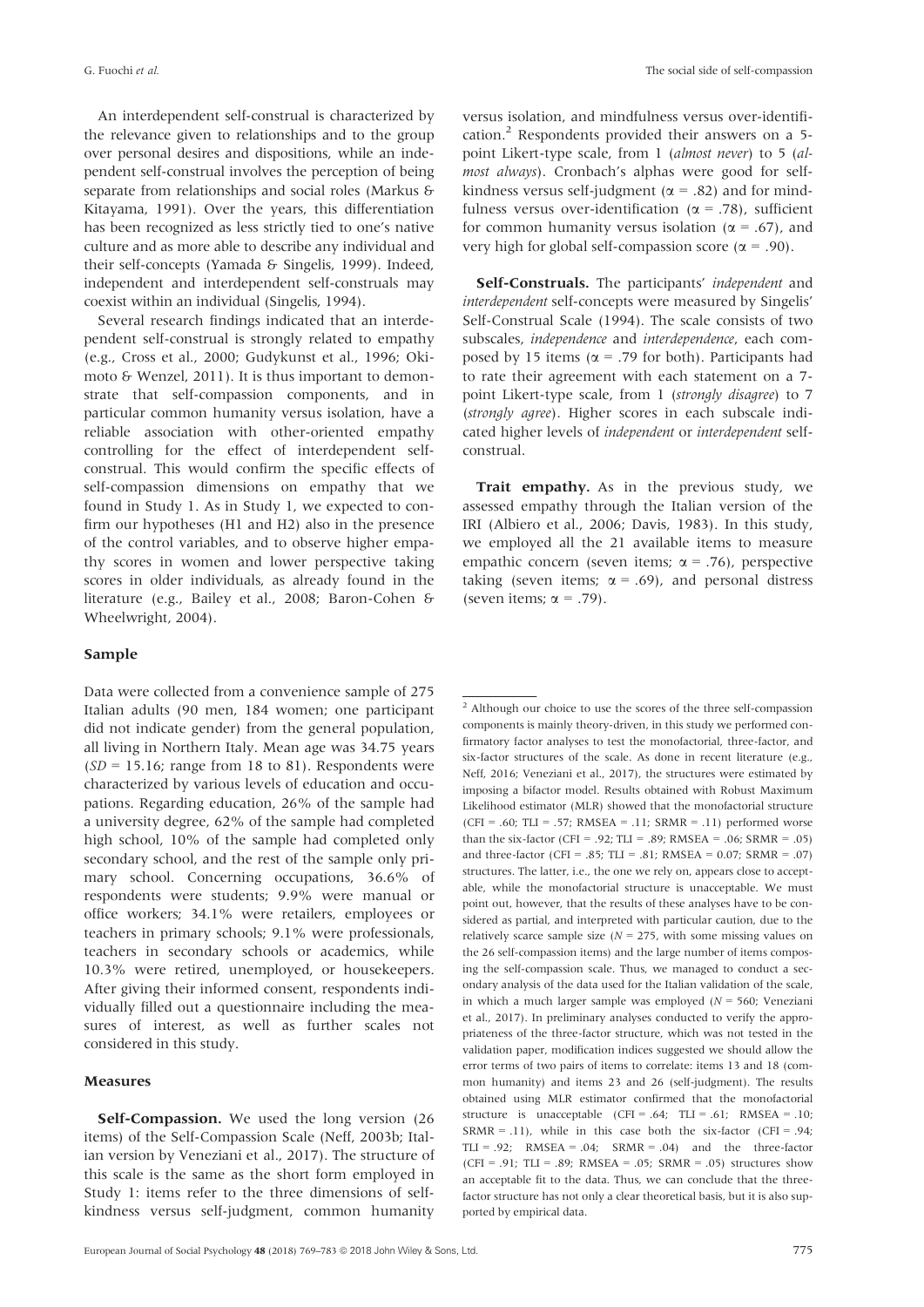#### Results

We reported means and standard deviations of each variable, and correlations between constructs in Table 3. The three components of self-compassion were positively intercorrelated (rs ranged from .56 to .67), and presented correlations over .84 with the selfcompassion total score. Independent self-construal was weakly related both to the self-compassion total score and to each self-compassion component (*rs* from .15 to .18). On the other hand, no significant relationship emerged between the interdependent self-construal and self-compassion scores. The two different self-concepts were moderately correlated. No statistically significant relation was found between the total score of self-compassion and empathic concern, while a positive, although weak, link emerged between selfcompassion, as a whole, and perspective taking. Common humanity versus isolation was associated both with perspective taking and with empathic concern, while self-kindness versus self-judgment and mindfulness versus over-identification were not related to these other-focused empathy dimensions. Personal distress was negatively correlated both to global self-compassion and to each self-compassion component. Finally, the interdependent self-construal was positively linked to perspective taking and empathic concern.

Regression analyses were then performed on empathy indicators, aiming to detect the specific and unique contribution of each self-compassion component while controlling for the other self-compassion components, independent and interdependent selfconstruals, as well as for age and gender. Therefore, all the three self-compassion subscales' scores, selfconstruals, age, and gender were directly included in the regressions. Consistent with our hypotheses, and with the findings of Study 1, common humanity versus isolation was the only self-compassion component related to empathic concern and perspective taking (H1), while personal distress was negatively associated with mindfulness versus over-identification only (H2; Table 4). Besides the effects of the selfcompassionate disposition, we found that interdependent self-construal was positively associated with empathic concern and perspective taking, that women reported higher scores of empathic concern

and perspective taking, and that older participants showed lower scores in perspective taking. Results on gender and age differences were consistent with our predictions. We repeated the same regressions excluding independent and interdependent self-construals, and the results did not change. The results of these additional regressions are reported in the Supporting Information.

# **Discussion**

The findings of the second study fairly replicated the ones obtained in the previous study. In the regressions, common humanity versus isolation was, again, the only self-compassion component positively associated with empathic concern and perspective taking, while mindfulness versus over-identification was confirmed to be the only negative predictor of personal distress. Importantly, these effects were present while a concurrent predictor of empathy, interdependent self-construal, was included in the regression model. Confirming previous research, the interdependent self-construal was positively associated with otheroriented empathy, but this effect did not cancel the predicted positive effect of common humanity versus isolation on empathic concern and perspective taking. Considering zero-order correlations, as in Study 1 personal distress was negatively associated with all the three self-compassion components. Therefore, H2 was verified only once the intercorrelations between the sub-constructs constituting self-compassion were controlled for.

Overall, the two studies reported so far demonstrated that self-compassion components had unique and specific associations with trait empathy, as measured by the IRI. In the last study, we tested our hypotheses considering state empathy and outgroup attitudes, measuring empathic feelings and attitudes toward an individual facing difficulties and belonging to a stigmatized group (the homeless).

#### Study 3

The aim of this final study was to extend the previous findings, investigating the effects of self-compassion

Table 3. Means, standard deviations, and Pearson pairwise correlations of Study 2 variables

| Measure                                | M    | <i>SD</i> |                          | 2         | 3         | 4         | 5        | 6        |                          | 8      |
|----------------------------------------|------|-----------|--------------------------|-----------|-----------|-----------|----------|----------|--------------------------|--------|
| 1. Self-compassion total score         | 2.95 | 0.60      | $\overline{\phantom{0}}$ |           |           |           |          |          |                          |        |
| 2. Self-kindness vs. Self-judgment     | 2.83 | 0.70      | $.85***$                 |           |           |           |          |          |                          |        |
| 3. Common humanity vs. Isolation       | 2.99 | 0.64      | $.85***$                 | $.59***$  |           |           |          |          |                          |        |
| 4. Mindfulness vs. Over-identification | 3.03 | 0.73      | $.87***$                 | $.56***$  | $.67***$  |           |          |          |                          |        |
| 5. Independent self-construal          | 4.62 | 0.83      | $.18***$                 | $.15*$    | $.17***$  | $.18***$  |          |          |                          |        |
| 6. Interdependent self-construal       | 4.51 | 0.79      | .01                      | .06       | .09       | $-.06$    | $.42***$ |          |                          |        |
| 7. Perspective taking                  | 3.51 | 0.61      | $.14*$                   | .08       | $.20**$   | .09       | .04      | $.19***$ | $\overline{\phantom{a}}$ |        |
| 8. Empathic concern                    | 3.85 | 0.67      | .10                      | .11       | $.16***$  | $-.00$    | .06      | $.22***$ | $.44***$                 |        |
| 9. Personal distress                   | 2.80 | 0.73      | $-.40***$                | $-.23***$ | $-.29***$ | $-.49***$ | $-.11$   | .01      | $-.06$                   | $-.00$ |

Note:  $* p < .05; ** p < .01; ** p < .001$ .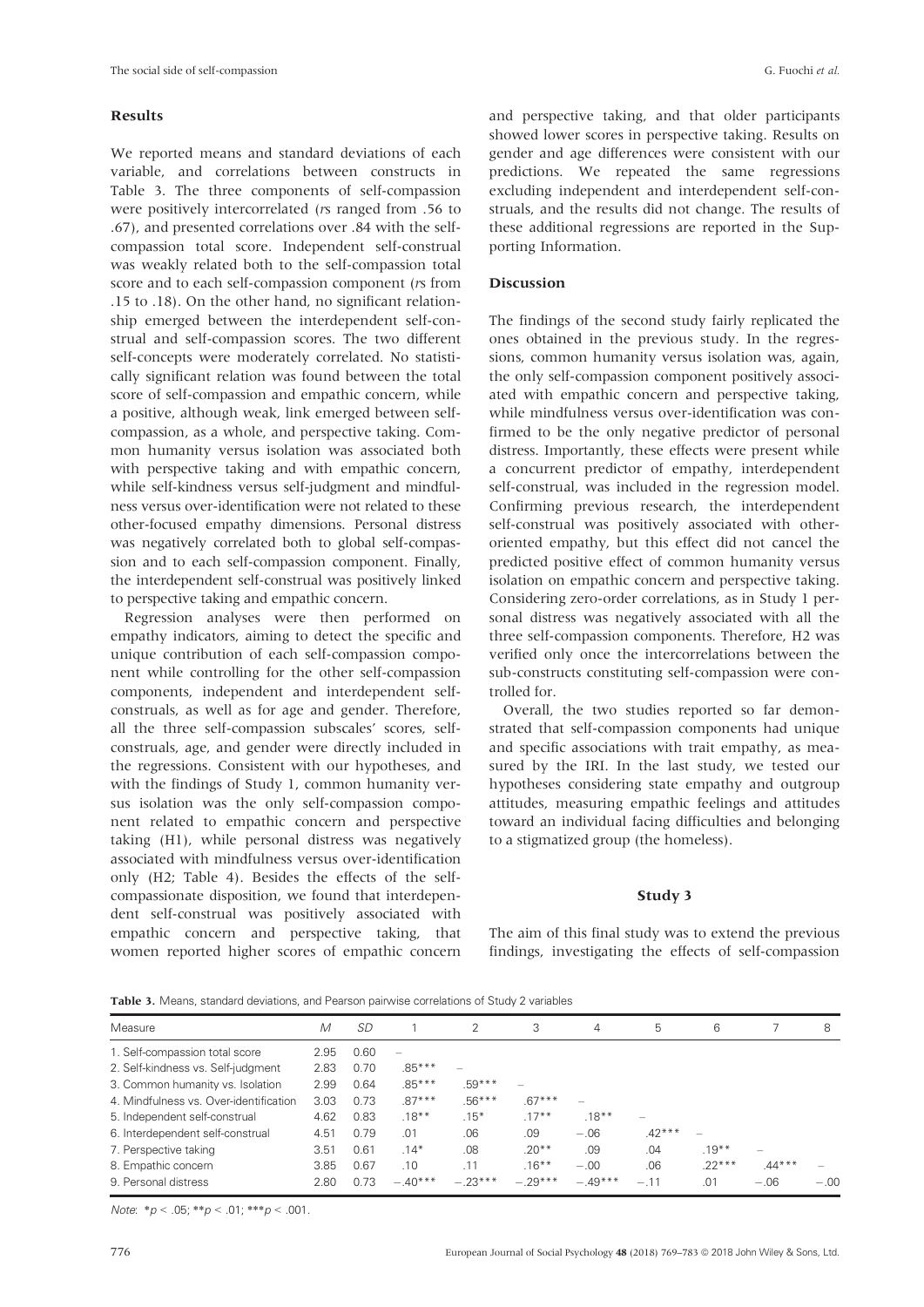components on state empathy and outgroup attitudes. To do so, we asked participants to complete the selfcompassion scale and then we presented them with the story of a person in need belonging to a stigmatized group, that is, the homeless. We asked respondents to read the story, and then to report the emotions and feelings experienced while reading the story (see Batson, Sager, et al., 1997). Thus, we assessed empathic concern and personal distress conceived as state feelings experienced in relation to a specific person and not, as we did in the previous two studies, as stable individual traits. After reporting empathic feelings, respondents completed a scale of attitudes toward the whole category of the homeless. This allowed us to analyze, as far as we know for the first time, the relation between self-compassion and outgroup attitudes.

To assess more precisely the unique effects of selfcompassion components, we included in the research design a concurrent predictor of empathy, as we did in Study 2. Specifically, in this study we considered attachment anxiety and avoidance, as they proved to be important antecedents of empathic feelings and outgroup attitudes (Mikulincer & Shaver, 2007). We expected to confirm our hypotheses (H1, H2, and H3) also in the presence of the control variables, and to observe higher empathy scores in women, consistent with the literature (e.g. Baron-Cohen & Wheelwright, 2004).

# Sample

Data were collected from a convenience sample of 146 Italian adults (76 men, 70 women) from the general population, all living in Northern Italy. Mean age was 33.53 years ( $SD = 8.19$ ; range from 20 to 50). Respondents were characterized by various levels of education and occupations. Regarding education, 48% of the sample had a university degree, whereas the rest of the sample only completed high school. Concerning occupations, 33% of respondents were students; 35% were retailers, employees or teachers in primary schools; 32% were professionals, teachers in secondary schools or academics.

After giving their informed consent, respondents individually filled out a questionnaire including the measures of interest and the story of the person in need, as well as further scales not considered in this study. Given the characteristics of the questionnaire, it was completed in a silent and quiet place, in the presence of a research assistant.

# Procedure and Materials

In the first part of the questionnaire, respondents completed the scales assessing the self-compassionate disposition and attachment styles. Then, they were asked to read the story of Marco, a 35-year-old homeless man. Afterwards, respondents reported the feelings they experienced while reading the story. Finally, they reported their attitudes toward the whole category of the homeless.

Self-compassion. As in Study 1, self-compassion was assessed through the short form of the Self-Compassion Scale by Raes et al. (2011). Cronbach's alphas were sufficient for the three components (self-kindness versus self-judgment,  $\alpha$  = .64; common humanity versus isolation,  $\alpha = .62$ ; mindfulness versus overidentification,  $\alpha$  = .70). The reliability of the global self-compassion scale was good ( $\alpha$  = .77).

Attachment styles. We assessed attachment anxiety and avoidance through the short version of the ECR (Brennan, Clark, & Shaver, 1998) developed by Wei, Russell, Mallinckrodt, and Vogel (2007). The scale comprises 12 items, six for each attachment style. Participants rated the extent to which each item described their feelings in close relationships (from  $1 = not at all to 7 = very much$ . Items were taken from the validated Italian version of the ECR (Picardi et al., 2002). After appropriate recoding, Cronbach's alphas of the two subscales were satisfactory (for attachment anxiety,  $\alpha$  = .82; for attachment avoidance,  $\alpha$  = .68).

The story of Marco, a homeless man. Participants read the story of Marco, a 35-year-old Italian man who became homeless after losing his job. The

|  |  |  |  | Table 4. Regression analyses of self-compassion components and self-construals on trait empathy dimensions (Study 2) |  |  |  |  |
|--|--|--|--|----------------------------------------------------------------------------------------------------------------------|--|--|--|--|
|--|--|--|--|----------------------------------------------------------------------------------------------------------------------|--|--|--|--|

|                                     |        | Perspective taking |          |        | Empathic concern |          |               | Personal distress |           |  |  |
|-------------------------------------|--------|--------------------|----------|--------|------------------|----------|---------------|-------------------|-----------|--|--|
|                                     |        | $R^2 = 13***$      |          |        | $R^2 = 19***$    |          | $R^2 = 26***$ |                   |           |  |  |
|                                     | B      | SE                 | β        | B      | <b>SE</b>        | ß        | B             | SE                | β         |  |  |
| Age                                 | $-.01$ | .00                | $-.15*$  | .00    | .00              | .02      | .01           | .00               | .11       |  |  |
| Gender (=female)                    | .20    | .08                | $.16***$ | .47    | .08              | $.33***$ | .08           | .09               | .05       |  |  |
| Self-kindness vs. Self-judgment     | $-.03$ | .06                | $-.04$   | .09    | .07              | .09      | .06           | .07               | .05       |  |  |
| Common humanity vs. Isolation       | .22    | .08                | $.24***$ | .19    | .09              | $.18*$   | .03           | .09               | .03       |  |  |
| Mindfulness vs. Over-identification | .03    | .07                | .04      | $-.08$ | .07              | $-.09$   | $-.54$        | .08               | $-.54***$ |  |  |
| Independent self-construal          | $-.04$ | .05                | $-.05$   | $-.01$ | .05              | $-.02$   | $-.03$        | .05               | $-.03$    |  |  |
| Interdependent self-construal       | .17    | .05                | $.22**$  | .17    | .05              | $.20**$  | $-.02$        | .06               | $-.03$    |  |  |

Notes: For gender: Male =  $1$ , Female =  $2$ .

 $*<sub>p</sub> < .05; **<sub>p</sub> < .01; ***<sub>p</sub> < .001.$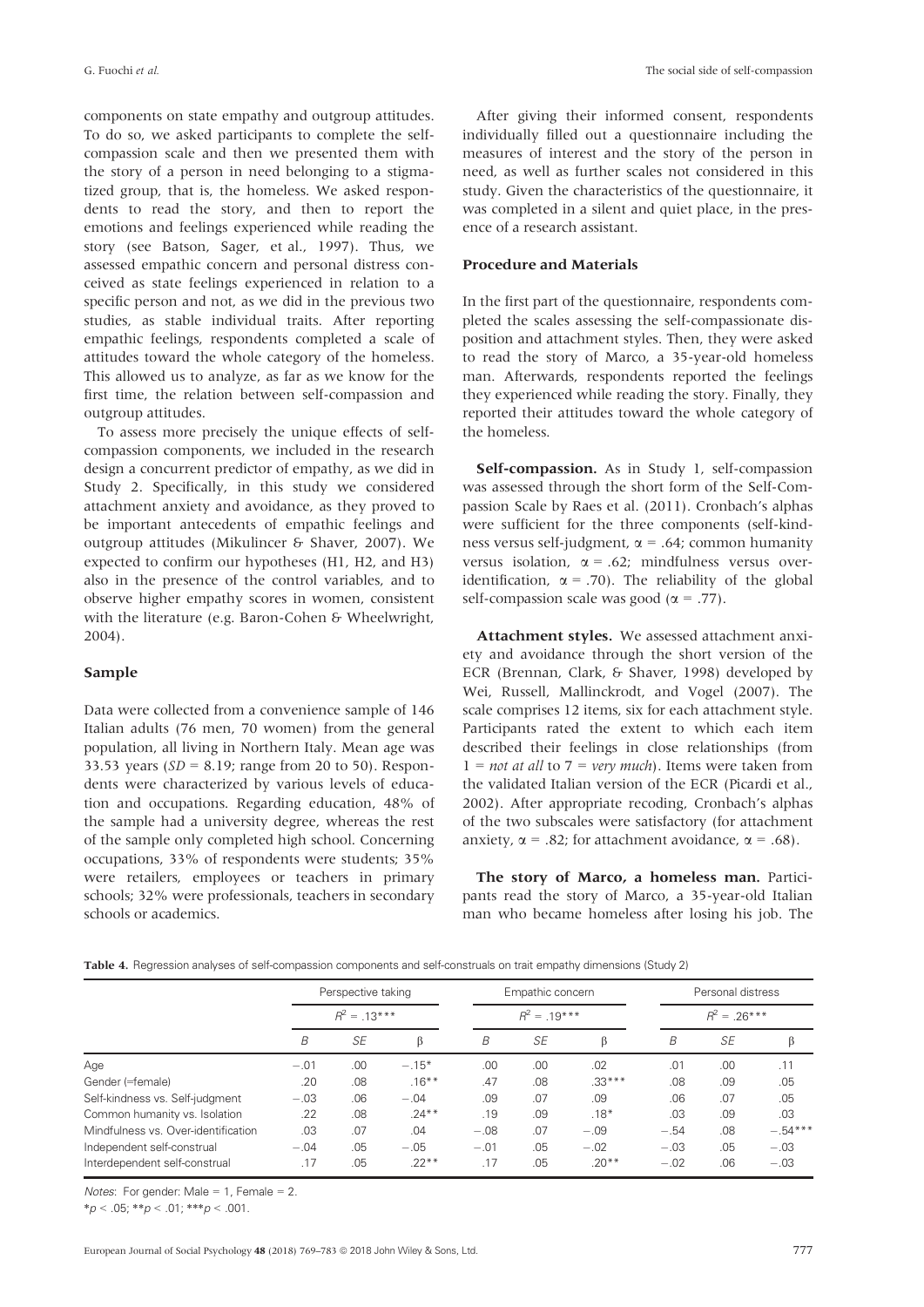story, narrated in the first person from Marco's point of view, described his poverty, his loneliness, his situation of disadvantage, as well as the fact that he missed his only daughter, who lived with his former wife. In the story, Marco reported his emotions, feelings, and thoughts, so as to create the possibility for the reader to experience empathic reactions and/or personal distress. Part of the content of the story, as well as the choice of the homeless as target group, was inspired by Batson, Sager, et al. (1997, Experiment 2). Unlike Batson, Sager, et al. (1997), however, we did not manipulate the instructions provided to participants before reading the story, nor the responsibility of the victim. In our story, Marco was only partially responsible for his condition: he lost his job because he had an argument with his boss, reacting to several bullying episodes. The full content of the story can be read in the Supporting Information.

Emotional reactions. Participants were presented with 10 emotions and asked to indicate to what extent they experienced each of them while reading the story (from  $1 = not$  at all to  $7 = extremely$ ). The first list included six emotions and feelings "you may have experienced toward Marco and his situation," referred to empathic concern: warmth, sympathy, soft-heartedness, compassion, tenderness, feeling moved. Another short list included four emotions and feelings "you may have experienced in relation to yourself," thus related to personal distress: distressed, upset, troubled, and grieved (Batson, Early, & Salvarani, 1997; for the Italian version, see Voci & Pagotto, 2009). The two scales obtained by collapsing the respective items were highly reliable: for empathic concern,  $\alpha$  = .86; for personal distress,  $\alpha$  = .90.

Outgroup attitudes. Finally, we assessed participants' attitudes toward the whole category of the homeless, through six items adapted from Batson, Sager, et al. (1997; Experiment 2). Four items were: "Our society should do more to protect the welfare of homeless people," "Most homeless people just don't want to work," "Most homeless people could get a job and get off the streets if they wanted to," and "Our society does not do enough to help homeless people"

 $(1 = strongly disagree to 7 = strongly agree)$ . The remaining two were: "Compared with other social problems we face today (e.g., crime, drugs), how would you rate the importance of helping homeless people?"  $(1 = not$ at all important to  $7$  = extremely important), and "In general, what are your feelings toward homeless people?"  $(1 = extremely negative to 7 = extremely positive)$ . The scale was reliable ( $\alpha$  = .72).

# Results

We reported means and standard deviations of each variable, and correlations between constructs in Table 5. The three components of self-compassion were positively intercorrelated (rs ranged from .31 to .44,  $ps < .001$ ), and presented correlations over .71 with the self-compassion total score. Attachment anxiety and avoidance were negatively correlated with the self-compassion total score and with each self-compassion component ( $rs$  from  $-.16$  to  $-.30$ ), except for the correlation between anxiety and common humanity versus isolation. No statistically significant relation emerged between the total score of self-compassion and empathic concern, which was positively related to common humanity versus isolation. Personal distress was negatively correlated with the total score of selfcompassion, as well as with self-kindness versus selfjudgment and mindfulness versus over-identification. As regards outgroup attitudes, we observed a positive correlation with the self-compassion total score and, among the components, only with common humanity versus isolation. Finally, attachment anxiety was positively related to personal distress, while attachment avoidance correlated negatively with empathic concern and outgroup attitudes.

In the regression analyses (Table 6), the predictors were the three self-compassion components, attachment anxiety and avoidance, and age and gender. Empathic concern, personal distress, and outgroup attitudes were the dependent variables. Consistent with our hypotheses, common humanity versus isolation was the only self-compassion component that was significantly related to empathic concern (H1) and outgroup attitudes (H3), while personal distress was negatively associated only with mindfulness versus

Table 5. Means, standard deviations, and Pearson pairwise correlations of Study 3 variables

| Measure                                | M    | <i>SD</i> |           | 2         | 3        | 4         | 5        | 6         |          | 8   |
|----------------------------------------|------|-----------|-----------|-----------|----------|-----------|----------|-----------|----------|-----|
| 1. Self-compassion total score         | 3.16 | 0.55      |           |           |          |           |          |           |          |     |
| 2. Self-kindness vs. Self-judgment     | 3.13 | 0.69      | $.75***$  |           |          |           |          |           |          |     |
| 3. Common humanity vs. Isolation       | 3.13 | 0.63      | $.72***$  | $.31***$  |          |           |          |           |          |     |
| 4. Mindfulness vs. Over-identification | 3.22 | 0.80      | $.84***$  | $.44***$  | $.42***$ |           |          |           |          |     |
| 5. Attachment anxiety                  | 3.03 | 0.77      | $-.28**$  | $-.25**$  | $-.10$   | $-.26***$ |          |           |          |     |
| 6. Attachment avoidance                | 3.04 | 0.79      | $-.29***$ | $-.30***$ | $-.23**$ | $-.16$    | $.44***$ |           |          |     |
| 7. Empathic concern                    | 4.65 | 1.32      | .12       | .06       | $.25***$ | .00       | .07      | $-.18*$   |          |     |
| 8. Personal distress                   | 3.22 | 1.59      | $-.22**$  | $-.18*$   | $-.06$   | $-.26***$ | $.27***$ | .14       | $.45***$ |     |
| 9. Outgroup attitudes                  | 4.77 | 0.87      | $.17*$    | .05       | $.27***$ | .09       | $-.10$   | $-.28***$ | $.52***$ | .10 |

Note:  $*_{D} < .05$ :  $*_{D} < .01$ :  $*_{D} < .001$ .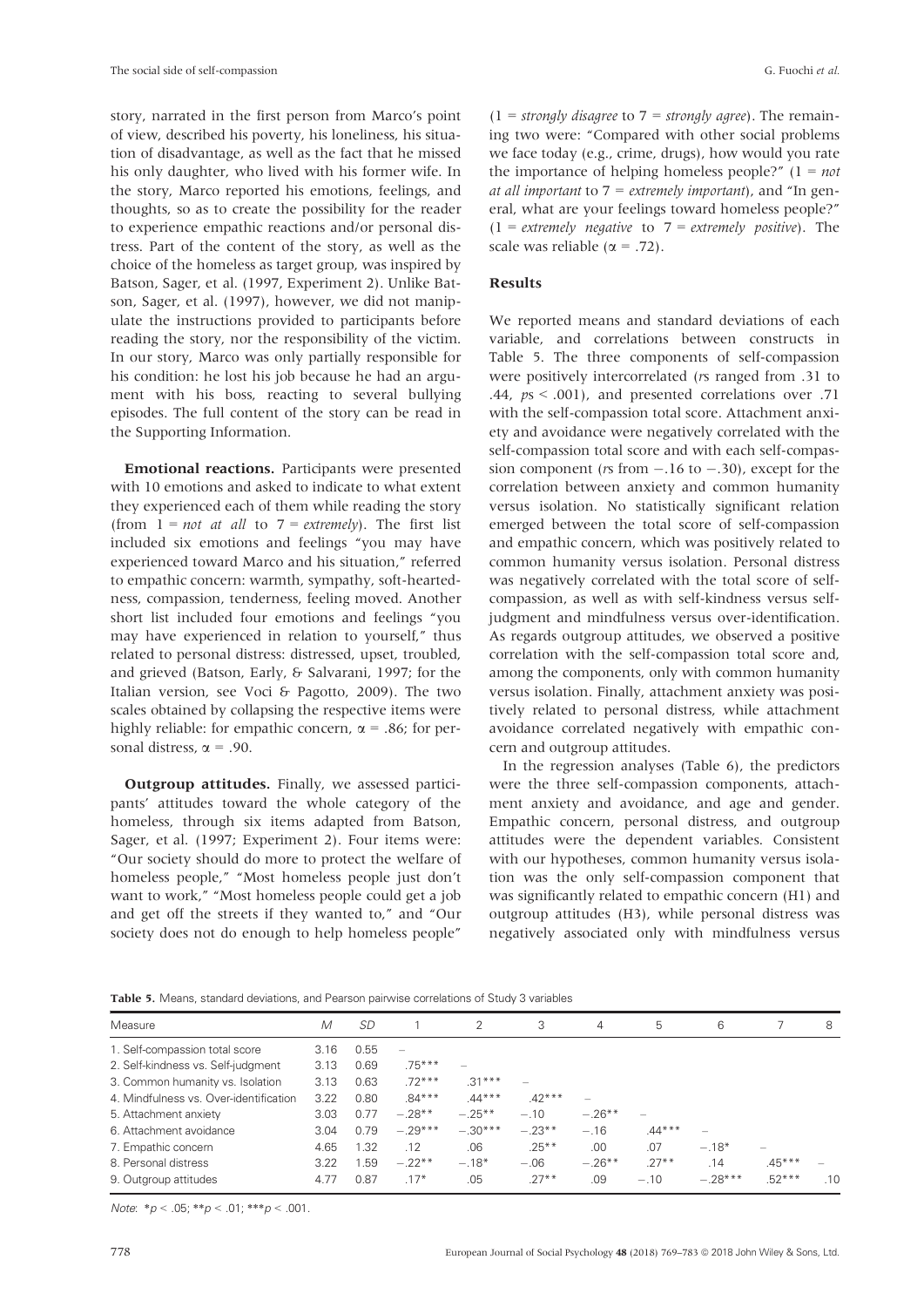|  |  |  |  |  |  |  | Table 6. Regression analyses of self-compassion components and attachment on state empathy and outgroup attitudes (Study 3) |  |
|--|--|--|--|--|--|--|-----------------------------------------------------------------------------------------------------------------------------|--|
|--|--|--|--|--|--|--|-----------------------------------------------------------------------------------------------------------------------------|--|

|                                     |        | Empathic concern |          |        | Personal distress |         | Outgroup attitudes |                |           |  |
|-------------------------------------|--------|------------------|----------|--------|-------------------|---------|--------------------|----------------|-----------|--|
|                                     |        | $R^2 = .17**$    |          |        | $R^2 = .13***$    |         |                    | $R^2 = .13***$ |           |  |
|                                     | B      | <b>SE</b>        | ß        | B      | SE                | ß       | B                  | SE             |           |  |
| Age                                 | .02    | .01              | .13      | .02    | .02               | .13     | .01                | .01            | .06       |  |
| Gender (=female)                    | .54    | .21              | $.20*$   | $-.12$ | .26               | $-.04$  | .02                | .14            | .01       |  |
| Self-kindness vs. Self-judgment     | $-.03$ | .17              | $-.02$   | $-.13$ | .21               | $-.06$  | $-.13$             | .12            | $-.10$    |  |
| Common humanity vs. Isolation       | .53    | .18              | $.25***$ | .18    | .23               | .07     | .33                | .13            | $.24***$  |  |
| Mindfulness vs. Over-identification | $-.05$ | .16              | $-.03$   | $-.40$ | .20               | $-.20*$ | .01                | .11            | .01       |  |
| Attachment anxiety                  | .22    | .16              | .13      | .39    | .19               | $.19*$  | .01                | .11            | .01       |  |
| Attachment avoidance                | $-.33$ | .15              | $-.20*$  | .02    | .19               | .01     | $-.29$             | .10            | $-.26***$ |  |

*Notes*: For gender: Male = 1, Female = 2.

 $*<sub>p</sub> < .05; **p < .01$ .

over-identification (H2). Besides these associations, attachment avoidance had negative relations with empathic concern and outgroup attitudes, while attachment anxiety was positively linked to personal distress. Finally, women reported higher scores of empathic concern, as expected. We repeated the same regressions excluding the attachment variables, and the results did not change. The results of these additional regressions are reported in the Supporting Information.

# Discussion

The findings of the third study replicated and extended the results of the previous studies. Although the methodology was considerably modified, common humanity versus isolation was again the only selfcompassion component positively associated with empathic concern. Additionally, it turned out to be the only component positively associated with outgroup attitudes. Moreover, mindfulness versus overidentification was confirmed to be the only negative predictor of personal distress. These effects were present although two important antecedents of empathic feelings and intergroup attitudes, that is, attachment anxiety and avoidance, were considered as concurrent predictors, and were associated with the criterion variables.

#### General Discussion

The aim of this article was to investigate the relation between self-compassion components and openness toward others. Based on inconsistent literature findings, and relying on the tripartite structure of the construct, we explored the diversified relations of the three components of self-compassion – self-kindness versus self-judgment, common humanity versus isolation, and mindfulness versus over-identification – with empathy and outgroup attitudes. Following the description of the specific features of each component, we hypothesized that common humanity versus isolation would be the component more associated with higher levels of other-oriented empathy (H1) and positive outgroup attitudes (H3). Furthermore, we predicted that mindfulness versus over-identification would be related to a reduction of personal distress when facing the others' difficulties (H2).

Our hypotheses were supported across three studies, involving three independent samples. Studies 1 and 2 examined the effects of self-compassion components on trait empathy. In Study 3 we adopted a different methodology, presenting participants the story of an outgroup member in need, and asking them to report state empathy in relation to the story, as well as outgroup attitudes. Importantly, the predicted effects held also when concurrent predictors were included. Additionally, our findings remained constant using both the complete Self-Compassion Scale (Study 2) and its short form (Studies 1 and 3).

The first conclusion we can derive from our findings is that common humanity versus isolation is the selfcompassion component most related to openness toward others. There are several reasons that can explain this result. This facet specifically involves feelings of closeness and similarity between the self and other individuals, and this could be the ideal ground for empathic feelings and openness toward others. Moreover, the reference to a common human experience may have evoked the presence of a superordinate identity that includes all human beings (e.g. Greenaway et al., 2011), thus limiting the perceived distance between self and others, as well as between ingroups and outgroups (Gaertner & Dovidio, 2000). This would be consistent with the studies involving the construct of Identification with All Humanity (IWAH), conceptualized as the extent to which a person identifies with all humans as a superordinate ingroup (McFarland, Webb, & Brown, 2012). Indeed, these studies showed that IWAH was associated with dispositional empathy (McFarland et al., 2012; Reese, Proch, & Finn, 2015). The presence of this specific mechanism should be tested in further studies, for instance through mediation analyses.

The second conclusion we can draw from our results is that the mindfulness versus over-identification component is specifically related to a reduction in personal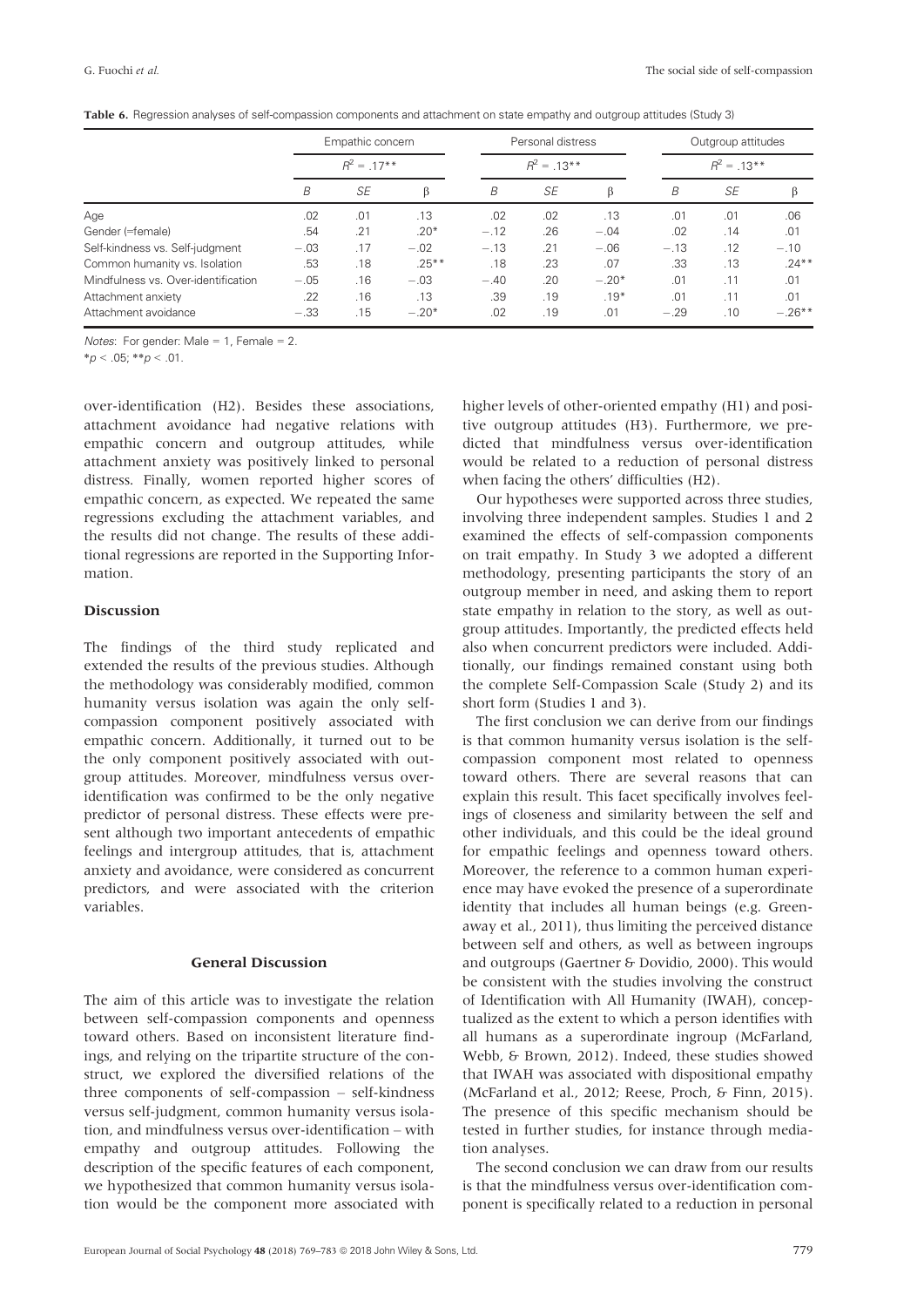distress when witnessing others' suffering. It is important to underline that the characteristics of this facet, and especially of the corresponding items in the scale, do not correspond to more classical definitions of mindfulness. For instance, according to Kabat-Zinn (2003), mindfulness is the "awareness that emerges through paying attention on purpose, in the present moment, and non-judgmentally to the unfolding of experience moment by moment" (p. 145). In Neff's conceptualization the definition is narrower, as it especially involves the maintenance of emotions, feelings, and thoughts in balance when facing one's own difficulties. Such a limited definition, on the one hand, causes a loss of important aspects of being mindful that could be related to other-oriented empathy (Block-Lerner, Adair, Plumb, Rhatigan, & Orsillo, 2007) and, possibly, to more positive outgroup attitudes (Lueke & Gibson, 2015). On the other hand, it makes this component the perfect antidote to personal distress, which is related to feelings of discomfort and anxiety when observing the plight of the others (Batson, Early, et al., 1997; Davis, 1983).

It is noteworthy that no relevant effect has been found for the self-kindness versus self-judgment dimension, a component that involves the acknowledgment that one's own shortcomings are a natural part of life and should not be criticized, but embraced with warmth and acceptance (Neff & Davidson, 2016). Although Neff (2003a) excluded the possibility of an overlap between self-compassion and self-indulgence or self-pity (see also Breines & Chen, 2012; Neff et al., 2007; Terry & Leary, 2011), some items assessing the self-kindness component may be interpreted as selfindulgence by some respondents (e.g., "I'm tolerant of my own flaws and inadequacies"). Future research may empirically investigate the relation between selfkindness versus self-judgment and self-indulgence, and explain whether a possible positive relation between them is responsible for the lack of effects of this specific component on empathy and outgroup attitudes.

Despite its clear findings, our research presents some limitations. First, all the employed measures are selfreport, and thus our results may be affected by social desirability and other common method biases (see Podsakoff, MacKenzie, Lee, & Podsakoff, 2003). Future research may involve implicit measures of attitudes or the observation of actual prosocial behaviors as consequences of a self-compassionate disposition. Second, our studies are correlational, and self-compassion was measured through a scale. It would be useful to induce self-compassionate states, possibly differentiating among the three aspects of the construct, to assess their effects on the dependent variables in an experimental setting (see, e.g., Breines & Chen, 2012). A third limitation concerns the characteristics of our samples. Overall, the three studies involved 577 Italian participants, all from convenience samples. Although the size of the global sample is wide, further research in other countries, and possibly with representative

samples, is needed to confirm the obtained findings. Fourth, we acknowledge the lack of a completely clear factorial structure of our main instrument, that is, the Self-Compassion Scale, although the confirmatory factor analyses we conducted, reported in footnote  $2$ , suggest that the three-factor structure we relied on is not only theory-driven, but has also some empirical validity. Lastly, we did not collect data on the fantasy measure of the IRI scale. Future studies might explore how self-compassion facets relate to this empathy dimension.

In conclusion, we underline that our data provide initial evidence that specific components of self-compassion hold consistent positive relations with empathy and outgroup attitudes. Importantly, selfcompassion is a skill that can be practiced and improved. Indeed, self-compassion has been shown to be enhanced by interventions like the MBSR (Shapiro, Astin, Bishop, & Cordova, 2005) and the Mindful Self-Compassion Program (Neff & Germer, 2013). This suggests that there may be room for improvement in empathy and outgroup attitudes thanks to the presence of positive individual dispositions.

Overall, we believe that the obtained findings represent a relevant advancement in the understanding of the process through which a self-compassionate disposition may be beneficial not only for the self, but also for other individuals. In this sense, it is possible to go beyond the individualistic stance that sometimes may characterize the pursuit of individual happiness (e.g., Becker & Marecek, 2008; Slife & Richardson, 2008) and extend the beneficial effects of positive individual dispositions to a truly social dimension of well-being.

#### Conflicts of Interest

The authors confirm they have no conflict of interest to declare. Authors also confirm that this article adheres to ethical guidelines specified in the APA Code of Conduct as well as the authors' national ethics guidelines.

#### Supporting Information

Additional supporting information may be found in the online version of this article at the publisher's web-site.

#### References

- Albiero, P., Ingoglia, S., & Lo Coco, A. (2006). A contribution to the Italian validation of the Interpersonal Reactivity Index. Testing, Psychometrics, Methodology in Applied Psychology, 13, 107–125.
- Allen, A. B., & Leary, M. R. (2010). Self-compassion, stress, and coping. Social and Personality Psychology Compass, 4, 107– 118.<https://doi.org/10.1111/j.1751-9004.2009.00246.x>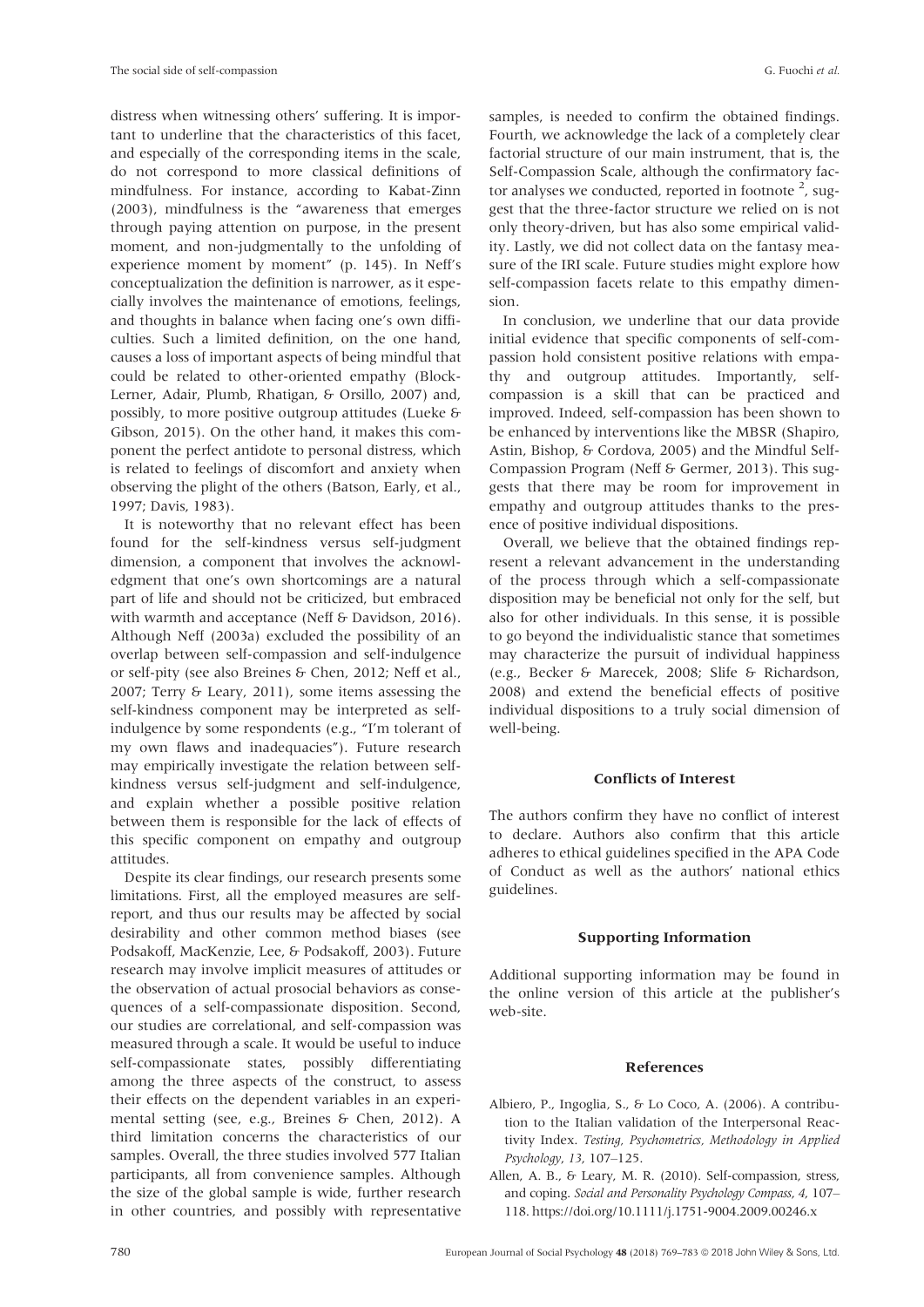- Baer, R. A., Lykins, E. L., & Peters, J. R. (2012). Mindfulness and self-compassion as predictors of psychological wellbeing in long-term meditators and matched nonmeditators. The Journal of Positive Psychology, 7, 230–238. <https://doi.org/10.1080/17439760.2012.674548>
- Bailey, P. E., Henry, J. D., & Von Hippel, W. (2008). Empathy and social functioning in late adulthood. Aging  $\theta$ Mental Health, 12, 499–503. [https://doi.org/10.1080/](https://doi.org/10.1080/13607860802224243) [13607860802224243](https://doi.org/10.1080/13607860802224243)
- Baker, L. R., & McNulty, J. K. (2011). Self-compassion and relationship maintenance: The moderating roles of conscientiousness and gender. Journal of Personality and Social Psychology, 100, 853–873.<https://doi.org/10.1037/a0021884>
- Barnard, L. K., & Curry, J. F. (2011). Self-compassion: Conceptualizations, correlates, & interventions. Review of General Psychology, 15, 289–303. [https://doi.org/10.1037/](https://doi.org/10.1037/a0025754) [a0025754](https://doi.org/10.1037/a0025754)
- Baron-Cohen, S., & Wheelwright, S. (2004). The empathy quotient: An investigation of adults with Asperger syndrome or high functioning autism, and normal sex differences. Journal of Autism and Developmental Disorders, 34, 163–175. [https://doi.org/10.1023/b:jadd.0000022607.](https://doi.org/10.1023/b:jadd.0000022607.19833.00) [19833.00](https://doi.org/10.1023/b:jadd.0000022607.19833.00)
- Batson, C. D. (2011). Altruism in humans. New York, NY: Oxford University Press.
- Batson, C. D., Early, S., & Salvarani, G. (1997). Perspective taking: Imagining how another feels versus imaging how you would feel. Personality and Social Psychology Bulletin, 23, 751–758. [https://doi.org/10.1177/0146167](https://doi.org/10.1177/0146167297237008) [297237008](https://doi.org/10.1177/0146167297237008)
- Batson, C. D., Sager, K., Garst, E., Kang, M., Rubchinsky, K., & Dawson, K. (1997). Is empathy-induced helping due to self–other merging? Journal of Personality and Social Psychology, 73, 495–509. [https://doi.org/10.1037/](https://doi.org/10.1037/0022-3514.73.3.495) [0022-3514.73.3.495](https://doi.org/10.1037/0022-3514.73.3.495)
- Beadle, J. N., Paradiso, S., Kovach, C., Polgreen, L., Denburg, N. L., & Tranel, D. (2012). Effects of age-related differences in empathy on social economic decisionmaking. International Psychogeriatrics, 24, 822–833. <https://doi.org/10.1017/s1041610211002547>
- Becker, D., & Marecek, J. (2008). Dreaming the American dream: Individualism and positive psychology. Social and Personality Psychology Compass, 2, 1767–1780. [https://doi.](https://doi.org/10.1111/j.1751-004.2008.00139.x) [org/10.1111/j.1751-004.2008.00139.x](https://doi.org/10.1111/j.1751-004.2008.00139.x)
- Birnie, K., Speca, M., & Carlson, L. E. (2010). Exploring self-compassion and empathy in the context of mindfulness-based stress reduction (MBSR). Stress and Health, 26, 359–371.<https://doi.org/10.1002/smi.1305>
- Bishop, S. R., Lau, M., Shapiro, S., Carlson, L., Anderson, N. D., Carmody, J., ... Devins, G. (2004). Mindfulness: A proposed operational definition. Clinical Psychology: Science and Practice, 11, 230–240. [https://doi.org/10.1093/clipsy.b](https://doi.org/10.1093/clipsy.bph077) [ph077](https://doi.org/10.1093/clipsy.bph077)
- Block-Lerner, J., Adair, C., Plumb, J. C., Rhatigan, D. L., & Orsillo, S. M. (2007). The case for mindfulness-based approaches in the cultivation of empathy: Does nonjudgmental, present-moment awareness increase capacity for perspective-taking and empathic concern? Journal of Marital and Family Therapy, 33, 501–516. [https://doi.org/](https://doi.org/10.1111/j.1752-0606.2007.00034.x) [10.1111/j.1752-0606.2007.00034.x](https://doi.org/10.1111/j.1752-0606.2007.00034.x)
- Brach, T. (2003). Radical acceptance: Embracing your life with the heart of a Buddha. New York, NY: Bantam Books.
- Breines, J. G., & Chen, S. (2012). Self-compassion increases self-improvement motivation. Personality and Social Psychology Bulletin, 38, 1133–1143. [https://doi.org/10.1177/](https://doi.org/10.1177/0146167212445599) [0146167212445599](https://doi.org/10.1177/0146167212445599)
- Breines, J. G., & Chen, S. (2013). Activating the inner caregiver: The role of support-giving schemas in increasing state self-compassion. Journal of Experimental Social Psychology, 49, 58–64. [https://doi.org/10.1016/j.jesp.2012.](https://doi.org/10.1016/j.jesp.2012.07.015) [07.015](https://doi.org/10.1016/j.jesp.2012.07.015)
- Brennan, K. A., Clark, C. L., & Shaver, P. R. (1998). Selfreport measurement of adult attachment: An integrative overview. In J. A. Simpson & W. S. Rholes (Eds.), Attachment theory and close relationships (pp. 46–76). New York, NY: Guilford Press.
- Burnette, J. L., Davis, D. E., Green, J. D., Worthington, E. L. Jr, & Bradfield, E. (2009). Insecure attachment and depressive symptoms: The mediating role of rumination, empathy, and forgiveness. Personality and Individual Differences, 46, 276–280. [https://doi.org/10.1016/j.paid.](https://doi.org/10.1016/j.paid.2008.10.016) [2008.10.016](https://doi.org/10.1016/j.paid.2008.10.016)
- Campos, D., Cebolla, A., Quero, S., Bretón-López, J., Botella, C., Soler, J., ... Baños, R. M. (2016). Meditation and happiness: Mindfulness and self-compassion may mediate the meditation–happiness relationship. Personality and Individual Differences, 93, 80–85. [https://doi.org/10.](https://doi.org/10.1016/j.paid.2015.08.040) [1016/j.paid.2015.08.040](https://doi.org/10.1016/j.paid.2015.08.040)
- Cross, S. E., Bacon, P. L., & Morris, M. L. (2000). The relational-interdependent self-construal and relationships. Journal of Personality and Social Psychology, 78, 791–808. <https://doi.org/10.1o37//0o22-3514.78.4791>
- Cross, S. E., Hardin, E. H., & Gercek-Swing, B. (2011). The what, how, why, and where of self-construal. Personality and Social Psychology Review, 15, 142–179. [https://doi.org/](https://doi.org/10.1177/1088868310373752) [10.1177/1088868310373752](https://doi.org/10.1177/1088868310373752)
- Dalai Lama, H. H. (2003). The compassionate life. Somerville, MA: Wisdom Publications Inc.
- Dambrun, M., & Ricard, M. (2011). Self-centeredness and selflessness: A theory of self-based psychological functioning and its consequences for happiness. Review of General Psychology, 15, 138–157. [https://doi.org/10.1037/](https://doi.org/10.1037/a0023059) [a0023059](https://doi.org/10.1037/a0023059)
- Davis, M. H. (1980). A multidimensional approach to individual differences in empathy. JSAS Catalogue of Selected Documents in Psychology, 10, 1–19.
- Davis, M. H. (1983). Measuring individual differences in empathy: Evidence for a multidimensional approach. Journal of Personality and Social Psychology, 44, 113–126. <https://doi.org/10.1037/0022-3514.44.1.113>
- Dovidio, J. F., ten Vergert, M., Stewart, T. L., Gaertner, S. L., Johnson, J. D., Esses, V. M., ... Pearson, A. R. (2004). Perspective and prejudice: Antecedents and mediating mechanisms. Personality and Social Psychology Bulletin, 30, 1537–1549.<https://doi.org/10.1177/0146167204271177> <https://doi.org/10.1177/0146167204271177>
- Duarte, J., Pinto-Gouveia, J., & Cruz, B. (2016). Relationships between nurses' empathy, self-compassion and dimensions of professional quality of life: A cross-sectional study. International Journal of Nursing Studies, 60, 1– 11.<https://doi.org/10.1016/j.ijnurstu.2016.02.015>
- Forsyth, D. R. (2008). Self-serving bias. In W. A. Darity (Ed.), International Encyclopedia of the social science (2nd ed., p. 429). Detroit, MI: Macmillan Reference USA.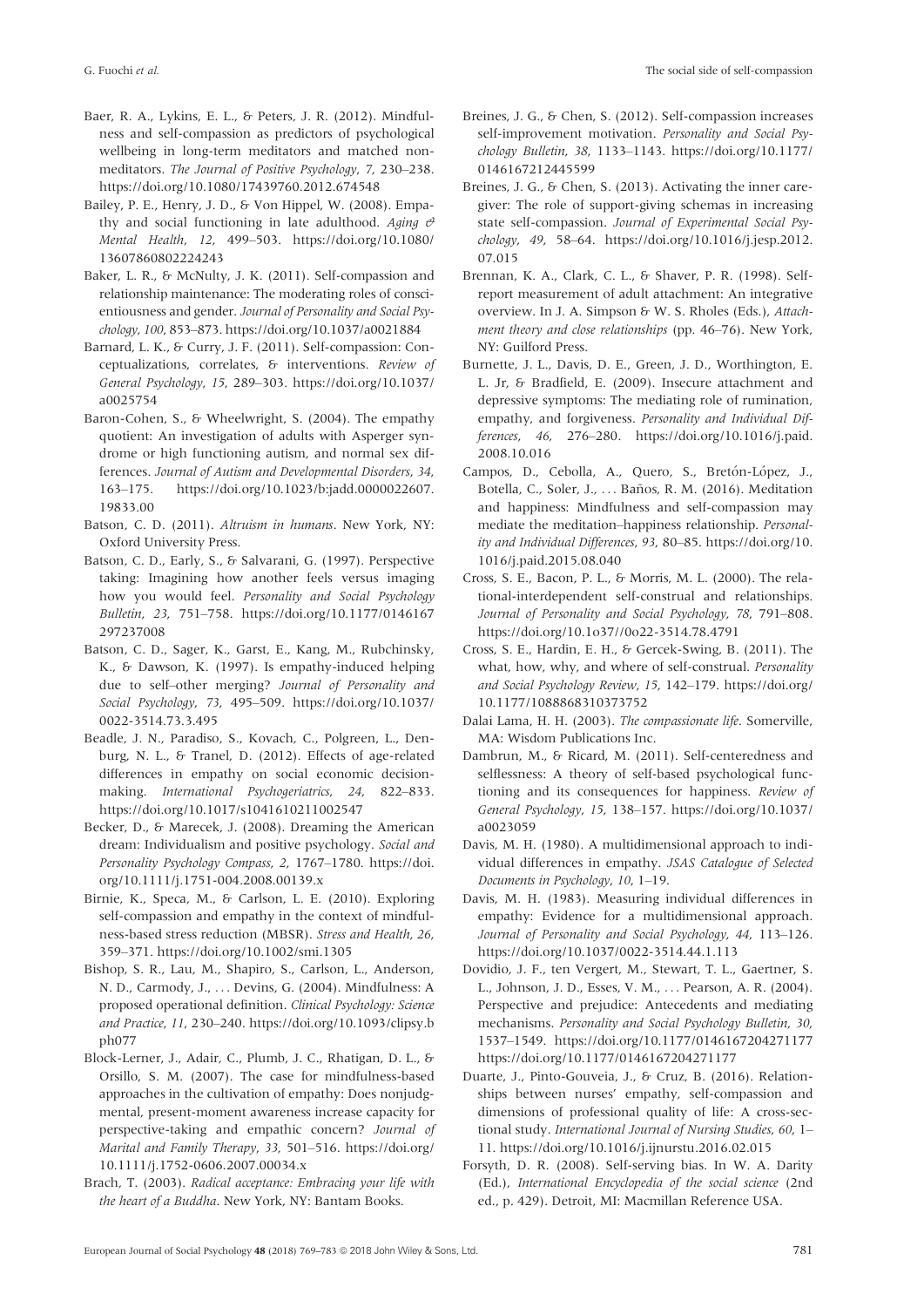- Fraley, R. C., Waller, N. G., & Brennan, K. A. (2000). An item-response theory analysis of self-report measures of adult attachment. Journal of Personality and Social Psychology, 78, 350–365. [https://doi.org/10.1037//0022-3514.](https://doi.org/10.1037//0022-3514.78.2.350) [78.2.350](https://doi.org/10.1037//0022-3514.78.2.350)
- Gaertner, S. L., & Dovidio, J. F. (2000). Reducing intergroup bias: The common ingroup identity model. New York, NY: Psychology Press.
- Gerber, Z., Tolmacz, R., & Doron, Y. (2015). Self-compassion and forms of concern for others. Personality and Individual Differences, 86, 394–400. [https://doi.org/10.1016/](https://doi.org/10.1016/j.paid.2015.06.052) [j.paid.2015.06.052](https://doi.org/10.1016/j.paid.2015.06.052)
- Greenaway, K. H., Quinn, E. A., & Louis, W. R. (2011). Appealing to common humanity increases forgiveness but reduces collective action among victims of historical atrocities. European Journal of Social Psychology, 41, 569– 573.<https://doi.org/10.1002/ejsp.802>
- Gudykunst, W. B., Matsumoto, Y., Ting-Toomey, S., Nishida, T., Kim, K., & Heyman, H. (1996). The influence of cultural individualism-collectivism, self-construals, and individual values on communication styles across cultures. Human Communication Research, 22, 510–543. [https://doi.org/10.1111/j.1468-2958.1996.tb00](https://doi.org/10.1111/j.1468-2958.1996.tb00377.x) [377.x](https://doi.org/10.1111/j.1468-2958.1996.tb00377.x)
- Hall, C. W., Row, K. A., Wuensch, K. L., & Godley, K. R. (2013). The role of self-compassion in physical and psychological well-being. The Journal of Psychology: Interdisciplinary and Applied, 147, 311–323. [https://doi.org/10.](https://doi.org/10.1080/00223980.2012.693138) [1080/00223980.2012.693138](https://doi.org/10.1080/00223980.2012.693138)
- Hoffmann, S. G., Grossman, P., & Hinton, D. E. (2011). Loving-kindness and compassion meditation: Potential for psychological intervention. Clinical Psychology Review, 13, 1126–1132. [https://doi.org/10.1016/j.cpr.2011.07.](https://doi.org/10.1016/j.cpr.2011.07.003) [003](https://doi.org/10.1016/j.cpr.2011.07.003)
- Kabat-Zinn, J. (2003). Mindfulness-based interventions in context: Past, present, and future. Clinical Psychology: Science and Practice, 10, 144-156. [https://doi.org/10.](https://doi.org/10.1093/clipsy.bpg016) [1093/clipsy.bpg016](https://doi.org/10.1093/clipsy.bpg016)
- Kornfield, J. (1993). A path with heart. New York, NY: Bantam Books.
- Lawrence, E. J., Shaw, P., Baker, D., Baron-Cohen, S., & David, A. S. (2004). Measuring empathy: Reliability and validity of the empathy quotient. Psychological Medicine, 34, 911–924. [https://doi.org/10.1017/s0033291703001](https://doi.org/10.1017/s0033291703001624) [624](https://doi.org/10.1017/s0033291703001624)
- Leary, M. R., Tate, E. B., Adams, C. E., Batts Allen, A., & Hancock, J. (2007). Self-compassion and reactions to unpleasant self-relevant events: The implications of treating oneself kindly. Journal of Personality and Social Psychology, 92, 887–904. [https://doi.org/10.1037/0022-](https://doi.org/10.1037/0022-3514.92.5.887) [3514.92.5.887](https://doi.org/10.1037/0022-3514.92.5.887)
- Lombardo, M. V., Barnes, J. L., Wheelwright, S. J., & Baron-Cohen, S. (2007). Self-referential cognition and empathy in autism. PLoS ONE, 2, e883. [https://doi.org/](https://doi.org/10.1371/journal.pone.0000883) [10.1371/journal.pone.0000883](https://doi.org/10.1371/journal.pone.0000883)
- López, A., Sanderman, R., Smink, A., Zhang, Y., Van Sonderen, E., Ranchor, A., & Schroevers, M. J. (2015). A reconsideration of the Self-Compassion Scale's total score: Self-compassion versus self-criticism. PLoS ONE, 10, e0132940. [https://doi.org/10.1371/journal.pone.](https://doi.org/10.1371/journal.pone.0132940) [0132940](https://doi.org/10.1371/journal.pone.0132940)
- Lueke, A., & Gibson, B. (2015). Mindfulness meditation reduces implicit age and race bias: The role of reduced automaticity of responding. Social Psychological and Personality Science, 6, 284–291. [https://doi.org/10.1177/](https://doi.org/10.1177/1948550614559651) [1948550614559651](https://doi.org/10.1177/1948550614559651)
- MacBeth, A., & Gumley, A. (2012). Exploring compassion: A meta-analysis of the association between self-compassion and psychopathology. Clinical Psychology Review, 32, 545–552.<https://doi.org/10.1016/j.cpr.2012.06.003>
- Markus, H. R., & Kitayama, S. (1991). Culture and the self: Implications for cognition, emotion, and motivation. Psychological Review, 98, 224–253. [https://doi.org/10.1037/](https://doi.org/10.1037/0033-295x.98.2.224) [0033-295x.98.2.224](https://doi.org/10.1037/0033-295x.98.2.224)
- McFarland, S., Webb, M., & Brown, D. (2012). All humanity is my ingroup: A measure and studies of identification with all humanity. Journal of Personality and Social Psychology, 103, 830–853. [https://doi.org/10.](https://doi.org/10.1037/a0028724) [1037/a0028724](https://doi.org/10.1037/a0028724)
- Mikulincer, M., Gillath, O., Halevy, V., Avihou, N., Avidan, S., & Eshkoli, N. (2001). Attachment theory and reactions to others' needs: Evidence that activation of the sense of attachment security promotes empathic responses. Journal of Personality and Social Psychology, 81, 1205–1224. [https://doi.org/10.1037/0022-3514.81.6.](https://doi.org/10.1037/0022-3514.81.6.1205) [1205](https://doi.org/10.1037/0022-3514.81.6.1205)
- Mikulincer, M., & Shaver, P. R. (2007). Boosting attachment security to promote mental health, prosocial values, and inter-group tolerance. Psychological Inquiry, 18, 139–156.<https://doi.org/10.1080/10478400701512646>
- Neff, K. (2003a). Self-compassion: An alternative conceptualization of a healthy attitude toward oneself. Self and Identity, 2, 85–101. [https://doi.org/10.1080/15298860309](https://doi.org/10.1080/15298860309032) [032](https://doi.org/10.1080/15298860309032)
- Neff, K. D. (2003b). The development and validation of a scale to measure self-compassion. Self and Identity, 2, 223–250.<https://doi.org/10.1080/15298860309027>
- Neff, K. D. (2016). The self-compassion scale is a valid and theoretically coherent measure of self-compassion. Mindfulness, 7, 264–274.<https://doi.org/10.1007/s12671>
- Neff, K. D., & Davidson, O. (2016). Self-compassion: Embracing suffering with kindness. Mindfulness in positive psychology: the science of meditation and wellbeing. In I. Ivtzan & T. Lomas (Eds.), Mindfulness in positive psychology: The science of meditation and wellbeing. (pp. 37– 50). New York, NY: Routledge.
- Neff, K. D., & Germer, C. K. (2013). A pilot study and randomized controlled trial of the mindful self-compassion program. Journal of Clinical Psychology, 69, 28–44. <https://doi.org/10.1002/jclp.21923>
- Neff, K. D., Pisitsungkagarn, K., & Hsieh, Y.-P. (2008). Selfcompassion and self-construal in the United States, Thailand, and Taiwan. Journal of Cross-Cultural Psychology, 39, 267–285.<https://doi.org/10.1177/0022022108314544>
- Neff, K. D., & Pommier, E. (2013). The relationship between self-compassion and other-focused concern among college undergraduates, community adults, and practicing meditators. Self and Identity, 12, 160–176. [https://doi.org/](https://doi.org/10.1080/15298868.2011.649546) [10.1080/15298868.2011.649546](https://doi.org/10.1080/15298868.2011.649546)
- Neff, K. D., Rude, S. S., & Kirkpatrick, K. L. (2007). An examination of self-compassion in relation to positive psychological functioning and personality traits. Journal